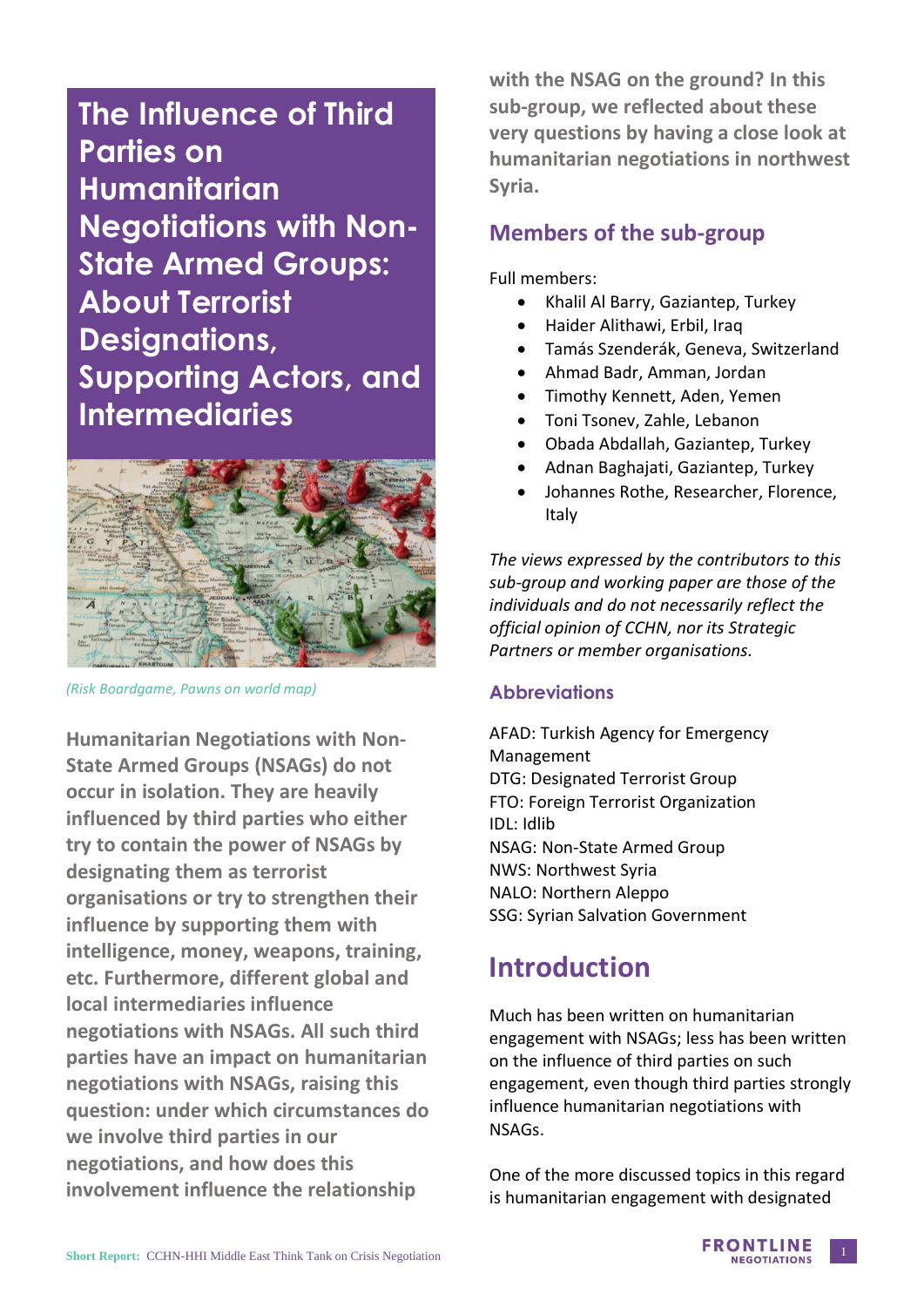terrorist groups and how such designations, and as a consequence, donor requirements and legal considerations, complicate matters for humanitarian actors on the ground and put pressure on humanitarian principles. A thorough desk research has found extensive literature on the impact of counterterrorism measures and sanctions regimes on humanitarian action and on the advantages of humanitarian exemptions, but very little has been found on actual engagement and negotiation with Designated Terrorist Groups (DTGs) and how DTGs adapt to facilitate humanitarian engagement with them despite the designation. Also, little is known about the engagement of humanitarian actors with third parties who impose terrorist designations. However, the recent case of the revoking of the terrorist designation of Ansar Allah in Yemen by the US government on 16 February has shown that humanitarian actors do, at times, engage with such actors.

A lesser discussed topic is humanitarian engagement with actors who support NSAGs with intelligence, money, weapons, training, etc,. and how they are involved when negotiations with NSAGs in the field reach a stalemate. The literature shows that the relationship between supporting actors and NSAGs ranges from the supporting actor having no influence over the behaviour of NSAGs at all to the supporting actor being in full control over the actions on the ground – and all the variants in-between the two extremes (Popovic, 2017; Tamm, 2020). A key question in this regard is, can humanitarian actors leverage supporting actors to facilitate negotiations on the ground, and what is the impact of such a course of action on the relationship with the NSAG on the ground?

Finally, little is known about the wide range of intermediaries that are involved in humanitarian negotiations with NSAGs.

In this sub-group, we reflected about the influence of third parties by analysing humanitarian negotiations with NSAGs and engagement with third parties in northwest Syria. The case study presented is based on 18 semi-structured interviews with humanitarian practitioners operating in northwest Syria and discussions among the members of the Think Tank. It lays the groundwork for further comparative studies and reflections on the topic.

## **Current debate on humanitarian engagement with designated terrorist groups**

The literature gap of actual engagement and negotiation with Designated Terrorist Groups (DTGs) has been partly filled with a case study on northwest Syria, carried out as part of a larger PhD research at the European University Institute in Florence, and with the results of a Listening Tour for Yemen.

### **Designation of terrorist groups**

One of the main issues that humanitarian actors face is the existence of a highly complex and diverse web of applicable counterterrorism regimes. Each country has its own list of DTGs, as there is no internationally recognized definition of terrorism (Debarre, 2019b). Moreover, some groups may be labelled as terrorists by certain governments, despite not being formally listed, in an attempt to undermine their legitimacy (Clements, 2020). The United Nations and the European Union also have their own lists, while other regional organisations such as the African Union, OSCE, and ASEAN have developed their own regulations. There are currently no clear pathways or incentives, for DTGs to follow if they want to be delisted<sup>3</sup> (Crisis Group, 2021).

Due to the enormous impact that US designations have on humanitarian action because of extended USAID funding and extraterritorial application of the US framework, in this overview we mainly focus on the US regime, which includes two separate legal designations: the Foreign Terrorist Organization



<sup>&</sup>lt;sup>3</sup> For further information, visit [https://www.chaberlin.org/wp](https://www.chaberlin.org/wp-content/uploads/2020/02/2020-02-counterterrorism-en-online.pdf)[content/uploads/2020/02/2020-02-counterterrorism-en-online.pdf](https://www.chaberlin.org/wp-content/uploads/2020/02/2020-02-counterterrorism-en-online.pdf)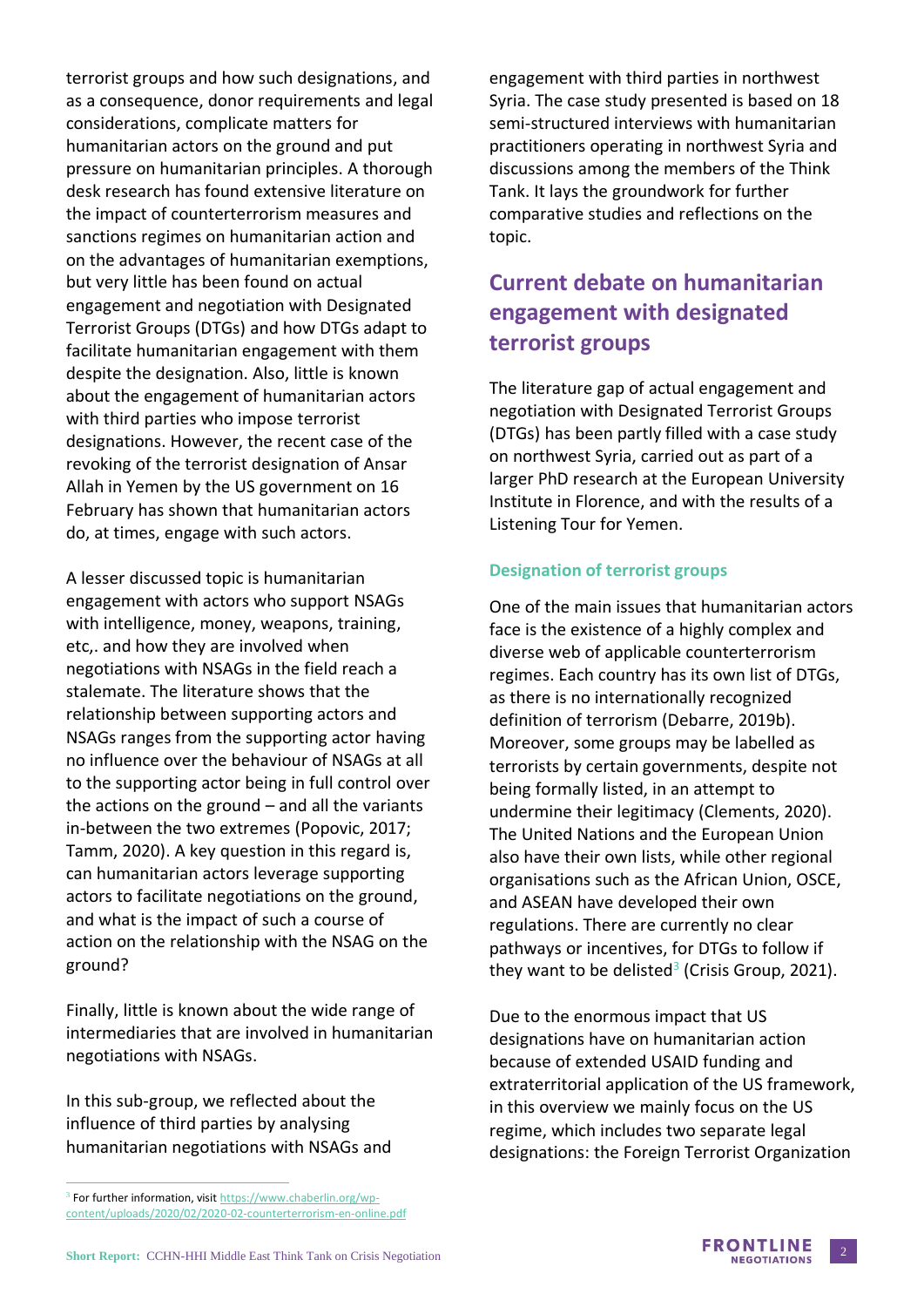(FTO) and the Specially Designated Global Terrorist entity (SDGT). $4$  The former is a counterterrorism measure that triggers the "material support" statute, which has been interpreted very broadly – so as to cover not only the provision of tangible items, but also services, training on IHL and expert advice – and only allows exceptions for religious and medical support (18 US Code § 2339B). The SDGT designation is part of a sanctions regime that blocks the assets of those who commit or pose a significant risk of committing acts of terrorism and of those that have assisted, sponsored, or transacted with the designated entity. This designation applies to both organisations and individuals, and the impacts on humanitarian assistance are somewhat mitigated through general licenses and FAQs issued by the Treasury/Office of Foreign Assets Control (Kurtzer, 2019).

### **Major cases against humanitarian organisations**

The landmark case that broadened the scope the FTO "material support" clause was that of Holder v. Humanitarian Law Project in 2010, an advisory ruling where the Supreme Court interpreted that providing human rights and conflict resolution training and expert advice to DTGs falls under the prohibition of material support (Charity and Security Network, 2020).

In the past few years, several organisations operating in the Occupied Palestinian Territories (Norwegian People's Aid, the Carter Center, and Oxfam GB, with six other cases still under seal) have been sued under a different framework, the False Claims Act, with the premise that they have supported Hamas despite issuing the necessary anti-terrorism certification to USAID. The Oxfam case tried to stretch the material support clause to include the Palestinian Authority, despite it not being listed, therefore being dismissed. However, while the case against the Carter Center was also dismissed (the claim being that, by giving food and water in meetings with Hamas and the Popular Front

for the Liberation of Palestine, the organization had provided material support), Norwegian People's Aid had to reach a settlement with the US authorities. The Court interpreted that USAID anti-terrorism certifications apply to all of NPA's projects, even those funded by other donors (Charity and Security Network, 2018). Cases against the New Israel Fund and Doctors Without Borders, according to which the organisations falsely claimed tax-exempt status, have been unsuccessful (Charity and Security Network, 2021).

However, even when legal action against aid agencies has been dismissed, the reputational repercussions of these accusations remain, affecting, among others, the organization's possibilities of getting funding and accessing banking services. This has been the case of Interpal, which is still designated as a SDTG by the US but was cleared of any allegations of supporting terrorism by the UK's Charity Commission (Osborne, 2020).

### **Impact of a terrorist designation**

The impacts of a terrorist designation on humanitarian action are numerous, starting with the risk of civil and criminal prosecution, which seems to be the biggest setback for agencies, particularly as there is still no clarity around what actions could and could not entail criminal liability. There are multiple laws that apply (i.e., that of the donor country, of the organization's country, and of the country of implementation), adding to the general level of uncertainty, which has a chilling effect on aid organisations (NRC, 2018).

Existing literature additionally identifies three kinds of impacts of counterterrorism measures: structural, affecting the organization's ability to adhere to humanitarian principles and the standard operating procedures; operational, affecting programmatic decisions; and internal, affecting the functioning of and coordination between humanitarian actors (Mackintosh & Duplat, 2013). Structural impacts involve



<sup>4</sup> For further information, visit the legal briefing prepared by Morrison Foerster in 2017, available at [https://www.interaction.org/wp](https://www.interaction.org/wp-content/uploads/2019/03/Together-project-prohibition-against....pdf)[content/uploads/2019/03/Together-project-prohibition-against....pdf](https://www.interaction.org/wp-content/uploads/2019/03/Together-project-prohibition-against....pdf)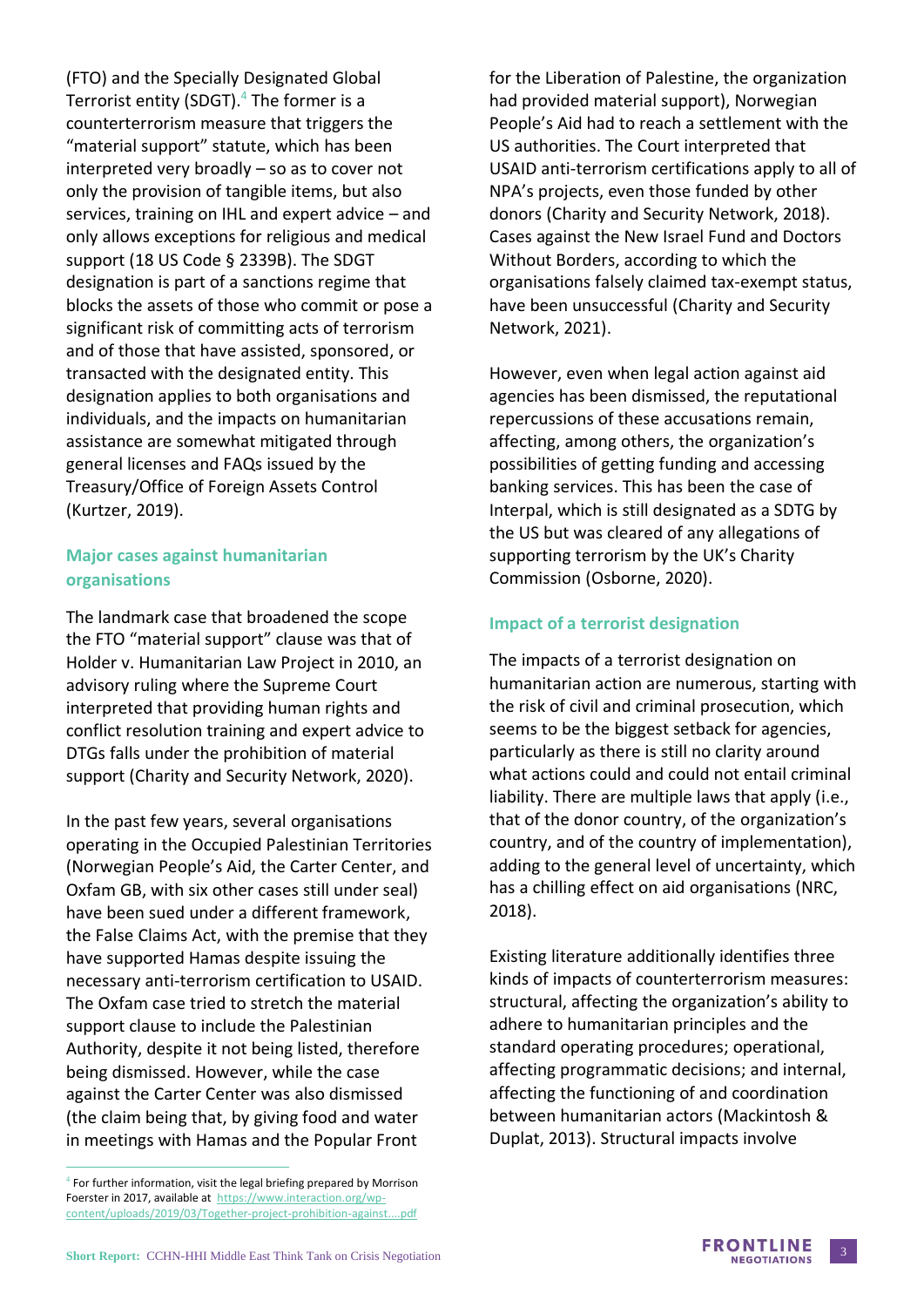organisations avoiding DGT-controlled areas, thus leaving people in those areas without assistance and being perceived as partial, which heightens the security risks for staff. Likewise, the operational impacts may lead an organization to avoid funding by certain donors or self-censor when deciding which projects to implement. In the end, donors transfer all the risks through flow-down clauses to implementing organisations and local staff. Internal impacts can be seen in increased administrative burdens and costs of compliance with laws, policies, and donor requirements. Around 71% of those humanitarian actors who affirmed that counterterrorism affects their work have identified the administrative burden as the one having the biggest impact (NRC, 2018). Finally, counterterrorism measures have extremely negative consequences on aid agencies' access to financial services. Humanitarian organisations are seen as high risk and low profit, which leads banks to apply derisking policies, adopting a defensive approach to risk. They sometimes go far beyond the Financial Action Task Force recommendations, asking aid agencies to bear the cost of investigations and to provide information that would put beneficiaries at risk. These policies result in delays in payments, funds being cut, and accounts being closed. Humanitarian organisations resort to cash carrying and informal transfer methods, thus increasing their personal risks and the risk of funds being diverted (El Taraboulsi-McCarthy & Cimatti, 2018).

### **Engagement with Designated Terrorist Groups**

Negotiating with DTGs is not only permitted but also inevitable, particularly when they control large parts of territory. However, humanitarian organisations self-censor and avoid acknowledging that engagement, out of fear of legal prosecution and reputational damage (Kurtzer, 2019). When negotiating access to the territory with DTGs, there are several factors that may provide certain leverage to the organization: providing a product/service that is valued by the community, being present in the area prior to the encroachment of the DTG, having capable national staff, and establishing continued relationships at all levels of the DTG structure<sup>5</sup> (Belliveau, 2015). Likewise, in places like Yemen and northwest Syria, where Ansar Allah and Hayat Tahrir Al Sham (HTS) act like the legitimate governing authority and look for increased legitimacy, this can give humanitarian organisations some negotiating leverage.

One of the most important aspects when negotiating with terrorist groups is having established clear red lines. Some red lines that have been identified revolve around paying taxes and direct transfers of money, placing the staff in danger, providing beneficiary lists, and affecting the quality of the services provided (Belliveau, 2015). Unfortunately, there is a lack of coordination among humanitarian organisations along these lines, which means that DTGs play one against each other, asking concessions out of certain organisations and then using them as proof against the rest (Clements, 2019). This lack of coordination is partly due to competition over funding, but also for fear of potential repercussions of recognizing that they negotiate with terrorist groups (NRC, 2018). However, some examples of best practices can be found in Syria, where various organisations signed a [protocol on their](https://www.humanitarianresponse.info/sites/www.humanitarianresponse.info/files/documents/files/jop_protocol_for_engagement_with_parties_conflict_eng_final.pdf)  [engagement with parties to the conflict](https://www.humanitarianresponse.info/sites/www.humanitarianresponse.info/files/documents/files/jop_protocol_for_engagement_with_parties_conflict_eng_final.pdf) in 2014; and Yemen, where a coalition of 21 aid agencies made an unprecedented, [united call](https://reliefweb.int/sites/reliefweb.int/files/resources/Joint%20INGO%20designation%20statement%2024%20Jan%202021%20FINAL.PDF) for the Biden Administration to revoke the Ansar Allah designation and succeeded.

### **Outlook**

Non-engagement with DTGs does increase operational and security risks for organisations and their staff. When organisations avoid areas controlled by the DTG, they are not perceived as neutral by NSAGs and are resented by communities where they are not delivering assistance. This makes delivery of principled humanitarian assistance impossible and

 $<sup>5</sup>$  These lessons learnt come from a MSF report on engagement with Al-</sup> Shabaab and may therefore not always be relevant to negotiations in the

Middle East, where the main issue is not that DTGs deny access, but rather the actual engagement with them.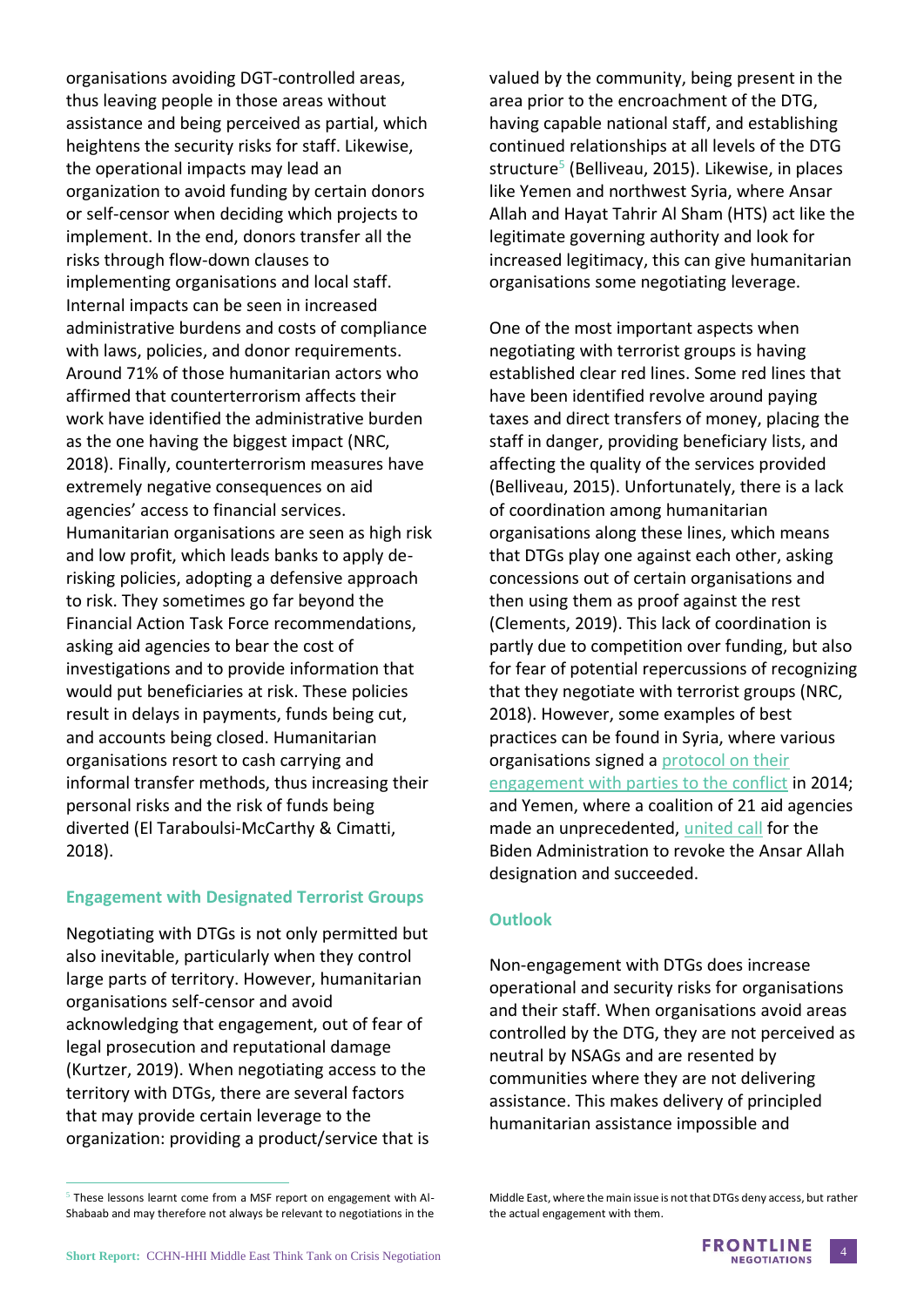increases the likelihood of attacks on organisations and their staff (Belliveau, 2015).

There seems to be an understanding that engaging with DTGs that function as *de facto* authorities is inevitable and that humanitarian organisations actually do, but this is not acknowledged even within the same organization. Donors prefer not to ask, and organisations prefer not to request guidance, out of fear of getting a very conservative response. The case of Hamas is the best example that institution building does not allow DTGs to bypass the designation (Mackintosh and Duplat, 2013). There is a sense that HTS is becoming more pragmatic and willing to engage with third states, but it remains to be seen what happens next (Drevon et al., 2021).

In order to better balance the legitimate security interests of states in their fight against terrorism and their obligations under international law to allow unimpeded access and delivery of principled humanitarian action, all relevant stakeholders must do their part. Intergovernmental organisations and states must do their best to harmonise the applicable legal framework and include standardised, general exemptions for humanitarian action (Debarre, 2019a). Recent [UNSC Resolution 2482](https://digitallibrary.un.org/record/3813038?ln=en#record-files-collapse-header)  [\(2019\),](https://digitallibrary.un.org/record/3813038?ln=en#record-files-collapse-header) requiring states to take into account the negative impacts of counterterrorism regimes on humanitarian activities, and [Directive](https://eur-lex.europa.eu/legal-content/EN/ALL/?uri=celex%3A32017L0541)  [2017/541 of the European Parliament and the](https://eur-lex.europa.eu/legal-content/EN/ALL/?uri=celex%3A32017L0541)  [Council of 15 March 2017,](https://eur-lex.europa.eu/legal-content/EN/ALL/?uri=celex%3A32017L0541) providing for such an exemption and harmonization, are good steps in the right direction but are not enough. Likewise, donors need to better support and release the increasing pressure on aid organisations; they should be able to openly discuss the concerns and challenges they face without fears of incurring legal repercussions or losing funding. Finally, strengthened dialogue and cooperation need to take place among humanitarian actors: to this day, the only exemption for humanitarian action contemplated in a UNSC sanctions regime was achieved through the joint efforts and pushback of aid agencies in the context of the Somali famine in 2011 (NRC, 2018).

### **Current debate on the involvement of third parties in non-international armed conflicts**

The internationalization of civil war is a widespread (if not even universal) phenomenon in civil wars generally. Internationalization should not be understood too narrowly, not only as direct external military action. International proxy warfare, i.e., "the indirect engagement in a conflict by third parties wishing to influence its strategic outcome" (Mumford, 2013: 1), is just as important. External involvement can be in support of NSAGs, both insurgents and pro-incumbent militias, even in support of state actors themselves (Ahram et al., 2011). Almost half of all armed insurgent groups active between 1945 and 2011 have received external support (Cunningham, 2013) and around 75% of insurgent groups that succeeded in controlling territory between 1980 and 2003 had external sponsorship in the form of money or military hardware (Lidow, 2016). Lidow explains the reason well:

> Large-scale military offensives require complicated logistics and regular shipments of ammunition. To acquire these supplies, rebel groups either need access to cash and arms dealers, or the support of a foreign government. Without external support, few rebel groups emerge from obscurity (2016, 10).

Much of the recent literature dealing with proxy warfare and the partnerships between external supporters and local NSAG partners focuses on the strategic aspects of these relationships, as well as external and internal partners' motivation for entering these partnerships (Rauta, 2021). Beyond the ethics of supporting NSAG "rebel" partners, which can be approached from a "just war" perspective (Pattison, 2015), the governance of such partnerships is frequently quite complicated, something to which the academic literature has increasingly paid attention.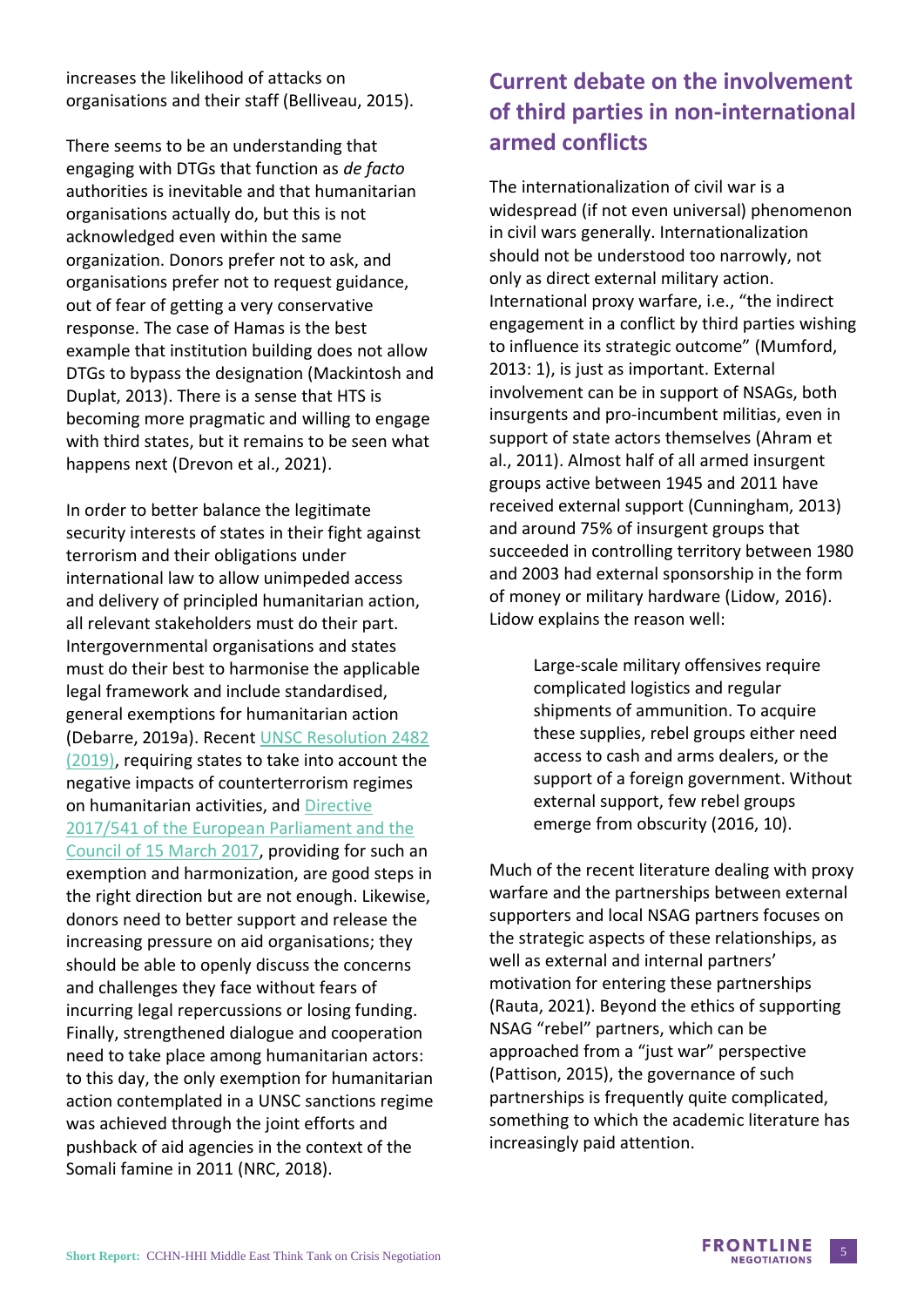Commonly, the issues that such relationships between an external supporter and local NSAG allies can throw up are framed as a Principal-Agent problem. The agents (in this scenario usually the NSAG) have their own agency and objectives, which may only partially overlap with those of the principal (usually the external supporter). For a principal attempting to implement their strategic agenda through an agent, divergent motives between both actors pose the risk of agents "shirking", i.e., pursuing their own agenda at the expense of the principal's. In the original economic principalagent models, an agent's ability to diverge from the principal's agenda is often linked to information asymmetries between both actors. The agent, as the actor closer to implementation, is frequently in possession of better information (Jensen et al., 1976). The agent can make use of such information asymmetries to pursue its own objectives. Principal-agent models often present mechanisms for principals to exercise greater control over their agents as a solution to the principal-agent problem (from the principal's perspective).

Where principal-agent models focus on information asymmetries between principal and agent, others (Abbott et al., 2020) have recently broadened the perspective to include indirect governance more generally, while shifting the emphasis from information asymmetries to questions of power between governors (the equivalent to the principal) and the intermediaries (the equivalent to agents) they enlist to govern indirectly. According to this perspective, intermediaries usually offer governors certain competences they do not themselves possess, whether legitimacy, credibility, operational capacity, or expertise. Governors then face the "governor's dilemma" of whether to maximise their intermediaries' competence, at the expense of potentially losing control over them, or whether to maximise control over their intermediaries, at the expense of the competences for which they have sought

them out. While principal-agent models usually rely on the idea of delegation from principal to agent, different modes of managing the relationship between governors and intermediaries are possible, from the delegation of authority from governor to intermediaries, the enlisting by the governor of intermediaries endowed with their own authority, and the exercise of hierarchical or non-hierarchical postfacto control. As opposed to principal-agent theory, which is based on information asymmetries, competence-control theory emphasises power asymmetries (Abbott et al., 2020). In many cases, governors risk not achieving their governance goals if they do not use intermediaries. Thus, in many cases, the relationship between governor and intermediary is not as clearly hierarchical as one might think at first. Where there are multiple governors or multiple intermediaries, this usually increases the power of the side that has the greater choice<sup>6</sup> (Abbott et al., 2020).

While the micro-foundations of principal-agent models and competence-control theory may diverge, the implications of both for the relationships between external supporters and their NSAG partners are relatively similar. Where the agenda of both actors does not completely overlap, we can expect NSAGs to pursue at least some objectives that differ from those of their external supporters and supporters to face limitations to their ability to prevent them from doing so. Thus, there is frequently a certain levelling of the supposedly hierarchical relationship between both, so these are often not simple proxy relationships. The empirical literature mostly supports these theoretical expectations, including when it comes to issues relevant to humanitarians. Generally, access to external supporters' resources can make NSAGs less responsive to local civilian populations' needs and more violent towards these civilian populations (Salehyan et al., 2014), although supporters may be able to offset this effect, showing that they can have some influence on NSAGs' violence



 $6$  This definition only captures international forms of proxy warfare. As the burgeoning literature on state-militia relations shows, domestic forms of proxy warfare are just as possible.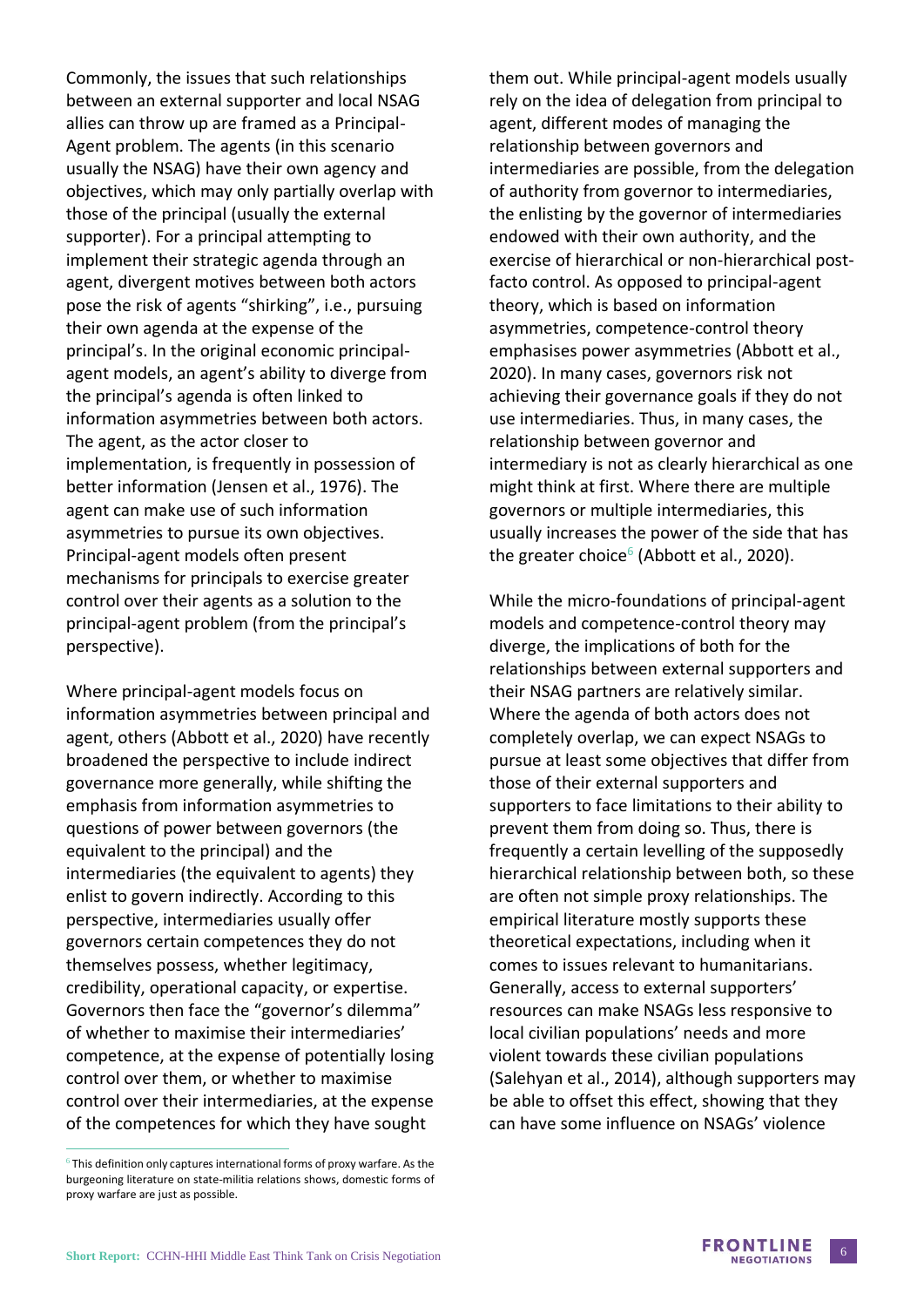towards civilians (Salehyan et al., 2014). Various case studies show how supposed proxies often have additional constituencies other than their patron (Barter, 2013; Thurber, 2014) and how they can subvert a supporter's agenda for their own agenda or even invert the relationship (Bale, 2012; Marshall et al., 2016). More decentralized and fragmented NSAGs are also particularly likely to defect from their supporters as their decentralized nature creates additional principal agent problems within the NSAG (Popovic, 2017). Principal-agent considerations may also motivate external supporters to create additional control mechanisms; one example is through umbrella institutions that allow the aggregate monitoring of different NSAG clients (Popovic, 2018). Where objectives diverge between external supporters and their NSAG partners, external supporters sometimes resort to undermining a NSAG's leadership, by supporting internal rivals or encouraging the fragmentation of NSAGs, for example (Tamm 2019). While this shows some of the mechanisms through which external supporters may be able to influence NSAG behaviour, it is also a testimony to their inability to simply order these NSAGs' leaderships to comply with their expectations. Divergent goals between NSAGs and external state sponsors can even lead to increased use of violence against civilian populations, in some cases because external supporters withhold funds, leading weakly disciplined insurgent groups to "live off the land" and engage in more abusive practices towards civilian populations (Lidow 2016).

The principal-agent and competence-control dilemmas that external actors face in their partnerships with NSAGs have implications for humanitarians attempting to reach out to these NSAGs via third parties. While bringing these parties into humanitarian access negotiations may offer humanitarians additional leverage visa-vis NSAGs, this effect should not be overestimated. Where external sponsors face limitations to their ability to control their NSAG partners, this will likely also be reflected in their ability and willingness to support humanitarians' negotiation objectives. Thus, negotiating through such external partners may well be

worthwhile, but humanitarians should not overestimate the leverage this may offer them.

# **Humanitarian negotiations with NSAGs in northwest Syria**

We are presenting the outcome of the research on humanitarian negotiations with NSAGs in northwest Syria in an interview with the lead researcher Johannes Rothe carried out by Fiorella Erni, CCHN Negotiation Support Specialist Middle East during the CCHN World Summit taking place from 28 June – 3 July 2021.



*Johannes is a PhD researcher in Social and Political Sciences at the European University Institute, working on governance and service provision in non-state controlled parts of Syria during the ongoing conflict.* 

*He previously worked as a delegate for the ICRC between 2013 and 2017, with missions in Gaza, South Sudan and Syria (twice).* 

**Before we discuss how third parties influence the negotiations in northwest Syria, could you tell us bit more about context of the area, the evolution of control of different NSAGs, and humanitarian action?** 

Different parts of northwest Syria (NWS) have undergone a different evolution over the course of the conflict. Very roughly speaking, one can distinguish between Idlib governorate and (formerly) some surrounding areas (east Latakia, northern Hama, western Aleppo governorates) on the one hand and a string of areas in northern Aleppo on the other hand. Idlib was initially controlled by a patchwork of different armed groups, and governance was in the hand of various mostly local bodies. However, control has become more consolidated over time. Since around 2017, Hayat Tahrir al-Sham (HTS) has become the dominant armed group in the area, defeating various competing armed groups. HTS has supported the creation of a government

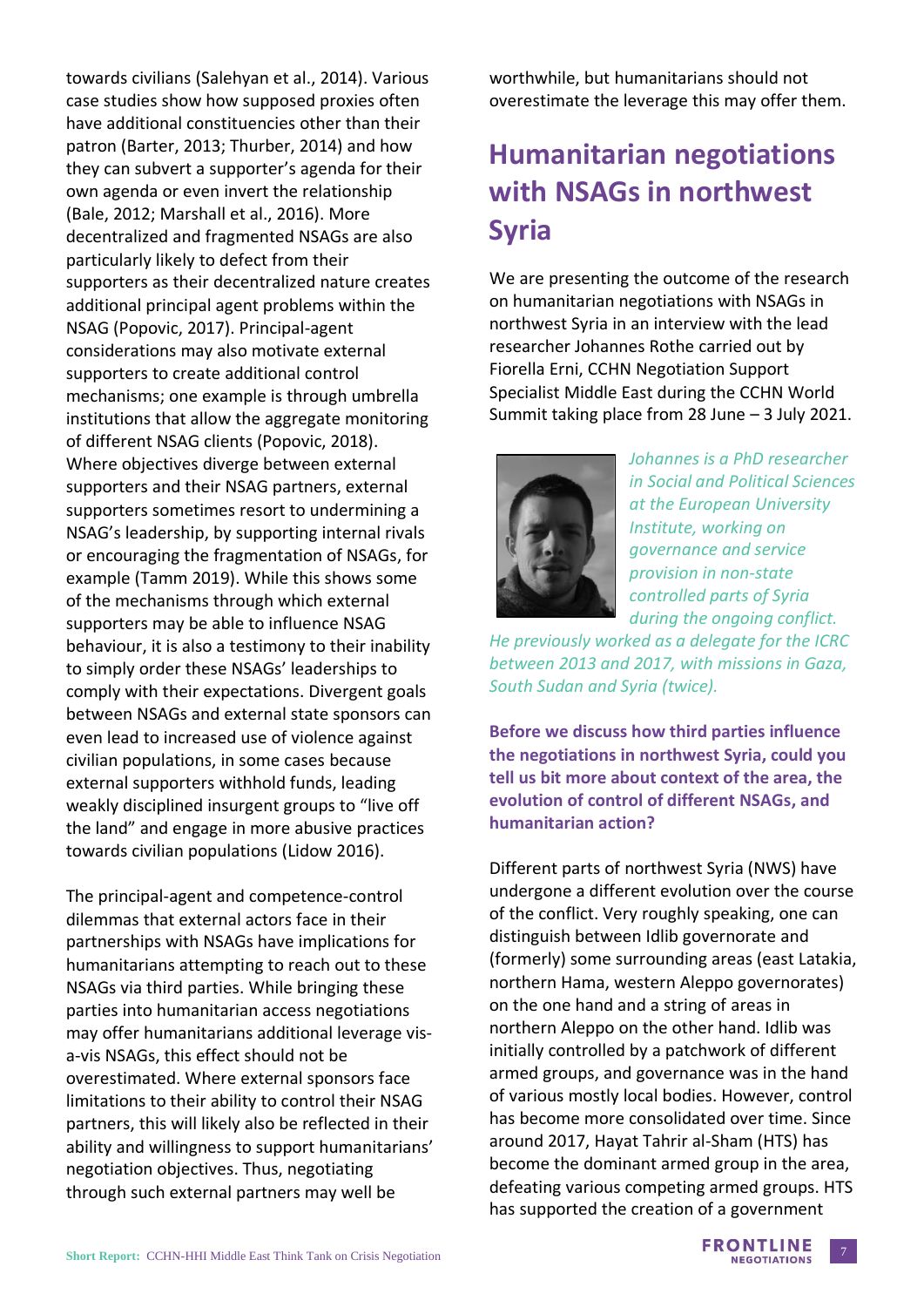structure in the area, the so-called Syrian Salvation Government (SSG). The SSG has gradually integrated most alternative governance bodies and have created an administrative structure that controls much of governance in Idlib. HTS is the successor group to the former Syrian al-Qaida branch. While they have split from al-Qaida in the meantime and are now primarily pursuing Syria-centred goals, the group is on international DTG lists, which creates challenges when interacting with it.

The situation in northern Aleppo is different. The area is mostly controlled by armed groups closely associated with Turkey, and Turkey plays a much more important role in this area, not only militarily, but also administratively. The Turkish authorities have assigned some of their own provincial administration's responsibilities for the administration of specific parts of northern Aleppo. These administrations and AFAD, the Turkish agency for emergency management, play an important role. At the same time, while Turkey has assumed various governance functions, local administrative structures play a more important role than in Idlib, making governance of the area more fragmented, as it lacks the clear integration into a consolidated government-style governance body that has taken place in Idlib.

### **The topic of this chapter is the influence of third parties on humanitarian negotiations with NSAGs. Who are these third parties in the context of northwest Syria?**

One of the outcomes of the study at this stage is the fluidity of the concept of a third party, or the similarities between negotiating via third parties and other forms of negotiation. In many cases, it seems more appropriate to think of intermediaries, rather than third parties. When we started the study, we were particularly interested in the role that external state actors might have in mediating or intervening with the NSAGs they are supporting. However, the involvement of intermediaries in NWS is much broader and also blurs the boundaries between external and internal intermediaries. For

example, many humanitarian organisations rely on other humanitarian actors as intermediaries in negotiations. This includes both INGOs and local NGOs requesting OCHA to conduct negotiations on their behalf, for example, with the Salvation Government. It also means that humanitarian organisations push negotiation responsibilities downwards, to local implementing partners. This also occurs within humanitarian organisations, with task-sharing between field staff that frequently conduct negotiations and remote managers who have the ultimate decision-making power. Thus, intermediaries can frequently be found in the sector itself.

Beyond the humanitarian sector, intermediaries can include external states, the actors we primarily had in mind when thinking of the focus for the study, but also various other actors, for example, community figures who are used to intervene or negotiate with NSAGs on behalf of humanitarian actors. Another question mark when it comes to thinking about intermediaries are the increasingly vertically bureaucratised bodies like the Salvation Government, which is backed by an armed group like HTS. Here, humanitarians frequently negotiate with individual directorates, ministries, or local councils rather than the armed group itself. On the one hand, these actors frequently act as intermediaries in dealing with decision-makers in the armed wing that might be standing behind them. On the other hand, given that this is an increasingly consolidated bureaucracy with a division of tasks, it is doubtful whether we can really think of these bureaucracies as intermediaries.

#### **There are many third parties and/or**

**intermediaries are involved in NWS. Maybe we could start with the more obvious influencing actor in this region, Turkey. How does Turkey influence negotiations with NSAGs in NWS, and how does this fit into current debates around the topic of the influence of supporting actors on NSAGs? How do humanitarian actors navigate this field, and how do they involve Turkey in their access negotiations in the different areas in NWS?**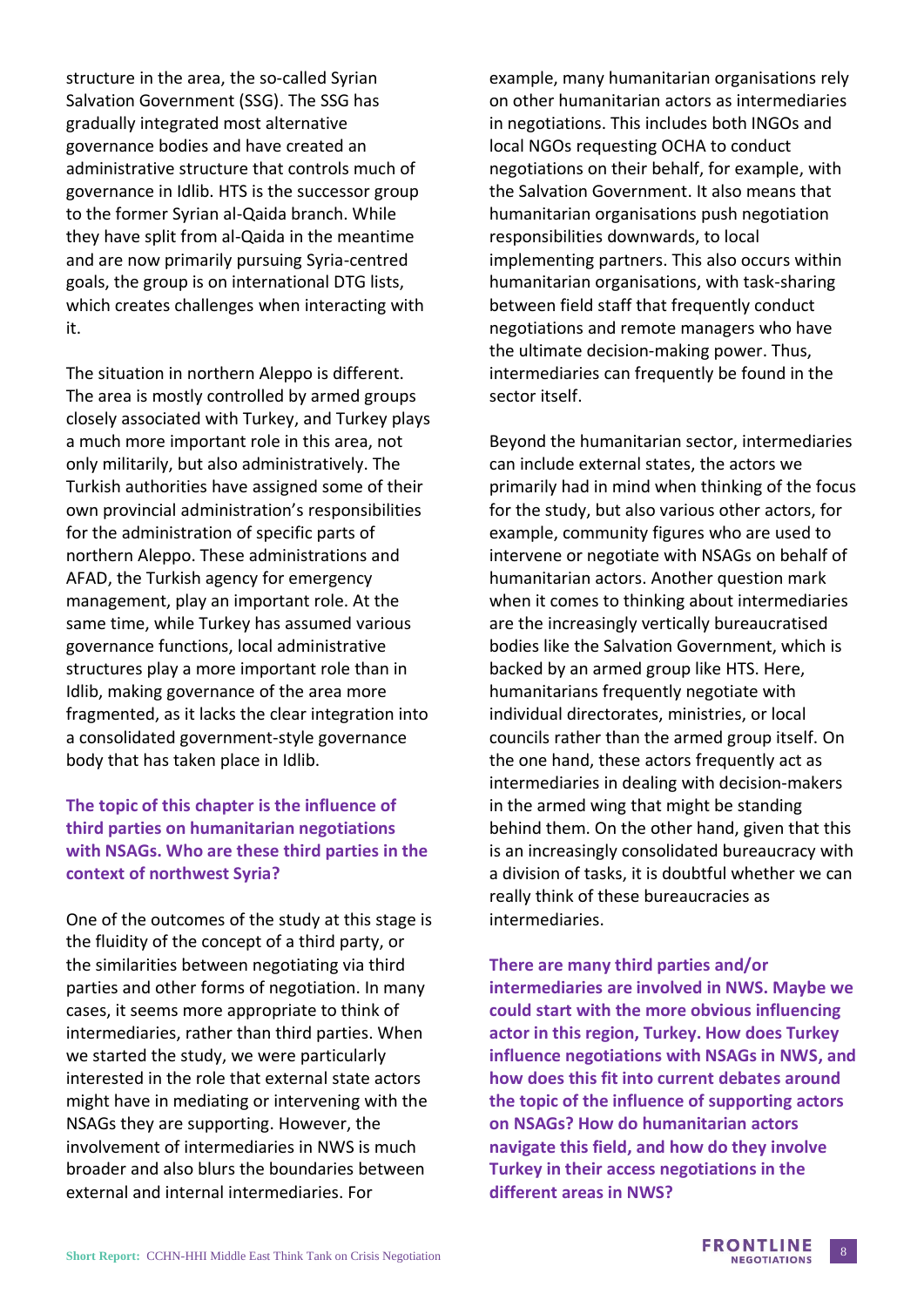Turkey has a military presence around Idlib, but when it comes to humanitarian activities its primary role is in northern Aleppo. Humanitarian actors usually obtain permits for their activities in northern Aleppo from the Turkish authorities before also obtaining these from the local Syrian authorities on the ground. This includes both the field assessments (if new locations are visited), as well as the implementation of projects. Projects are coordinated with AFAD, which has the primary responsibility when it comes to IDP camps, and the Turkish humanitarian coordination centre. NGOs also need an official registration in Turkey; otherwise, they face numerous obstacles when operating in northern Aleppo. Thus, humanitarian activities in northern Aleppo normally need to be greenlighted by the Turkish authorities and then coordinated with and greenlighted by the local Syrian authorities. At the same time, this also means that humanitarian actors can try to refer to the Turkish authorities in case they face issues with their local Syrian counterparts and try to use them as potential intermediaries if they face issues. However, while humanitarian actors can try to involve the Turkish authorities to put pressure on their counterparts in the field, they need to be careful to not jeopardise their relationships with local actors, especially because the Turkish authorities do not necessarily exercise full control over what is going on at the level of individual projects. To understand this, it may be helpful to think of some of the theoretical academic literature that has dealt with such situations, for example, some of the literature on principal agent dynamics or, more recently, on the so-called governor's dilemma. This literature emphasises that principals or governors frequently face issues controlling their supposed subordinates or proxies, be this because of information asymmetries or because governors face a tradeoff between exercising control over their

 $^7$  On 5 June 2018, the Security Council Committee, pursuant to resolutions 1267 (1999), 1989 (2011) and 2253 (2015) concerning ISIL (Da'esh), Al-Qaida, and associated individuals, groups, undertakings and entities, enacted the amendments specified with underline and strikethrough in the entry below on its ISIL (Da'esh) and Al-Qaida Sanctions List of individuals and entities subject to the assets freeze,

partners and partners' ability to implement the tasks for which they have been recruited or used (Abbott et al., 2020; Popovic, 2017).

**There is quite a lot of difference in terms of negotiating access in Idlib and northern Aleppo, which also has to do with the fact that HTS, the dominant group in Idlib, is designated as a terrorist organization by several states, including Turkey, as well, as per UN resolution<sup>7</sup> . Could you tell us more about the evolution of HTS and how the designation has impacted their behaviour and institution building? How does HTS deal with the designation, and how does it impact on their interactions and negotiations with humanitarian actors?** 

HTS is the successor group of the Nusra Front, the former Syrian al-Qaida affiliate. However, the group has gone through several iterations and severed its connections with al-Qaida, as well as focusing primarily on Syria, rather than transnational goals like al-Qaida, and including a process of "Syrianisation" of its cadres. It has generally tried to become an actor more palatable to some of the states with influence in Syria, including but not limited to Turkey. Over the past years this has included in-person meetings with international political analysts, more recently also international journalists inside Idlib.

A similar process has played out in HTS interactions with humanitarian actors. The Nusra Front had set up an administration for services to both provide services in areas under its control as well as to deal with humanitarian actors. Humanitarian actors that have interacted with this office have described these contacts as quite inflexible and mostly attempts at dictating working modalities to humanitarian organisations, with an only limited understanding of how such organisations work, and often with a view to profiting materially

https://www.un.org/press/en/2018/sc13365.doc.htm)



travel ban and arms embargo set out in paragraph 1 of Security Council resolution 2368 (2017), and adopted under Chapter VII of the Charter of the United Nations.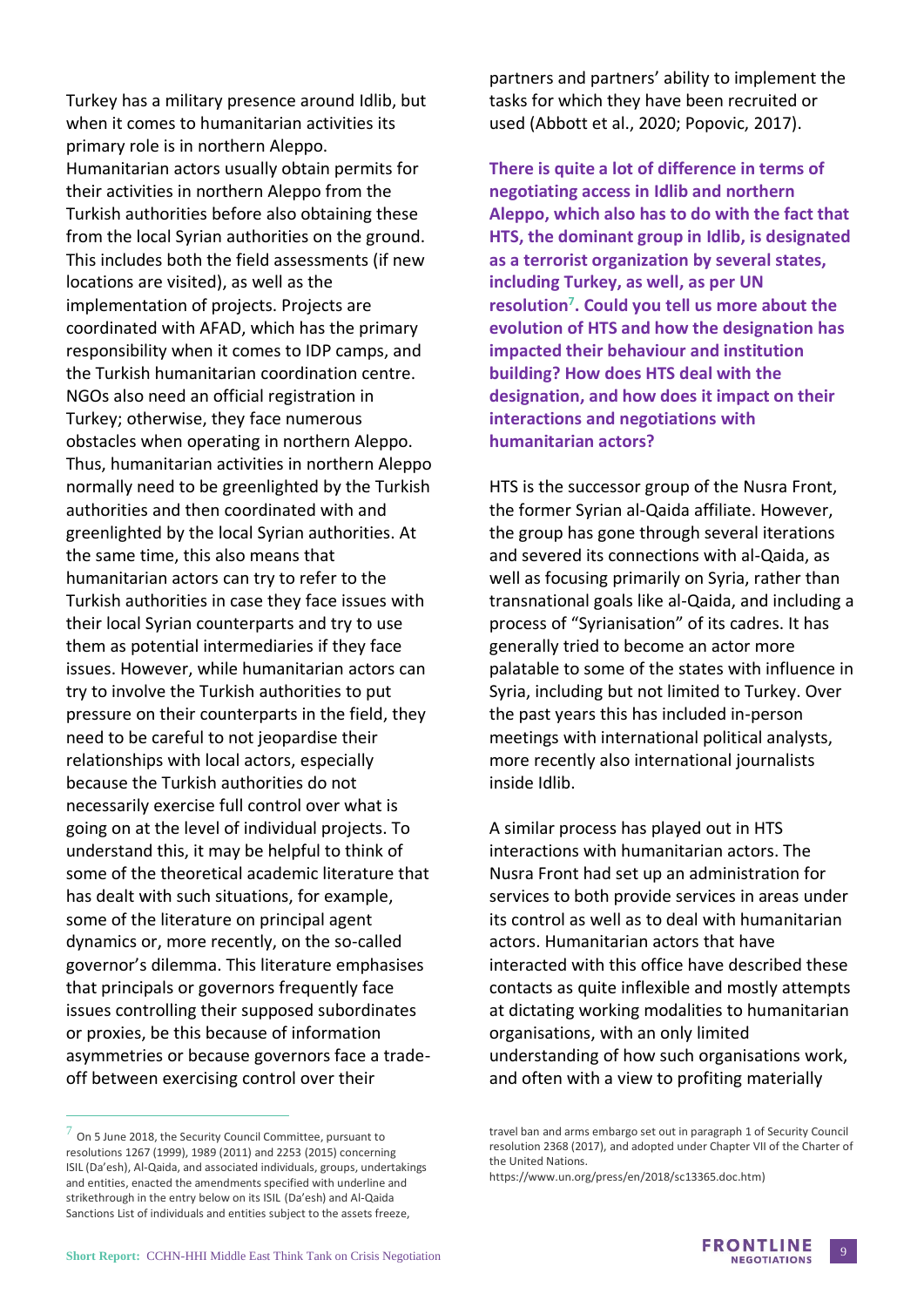from such programming, by trying to impose taxation. Over time, HTS has to an extent adapted to the needs of humanitarian actors interacting with it. By creating a civilian authority in charge of administering Idlib, the establishment of the SSG can be seen as an attempt to create some distance between the armed group (and a DTG at that) and the institutions humanitarian actors need to coordinate with. Similarly, the SSG does not officially request direct taxes from humanitarian organisations anymore, although there are likely indirect taxation processes ongoing, for example, through the taxation of contractors working with humanitarian actors.

The SSG also seems to have become more careful when it comes to attempting to influence the design of humanitarian programming, both by changing approach and by reframing it in terms more palatable to humanitarian organisations. Humanitarian organisations are required to coordinate with it, but the SSG now frequently frames attempts to influence the programming of humanitarian actors in terms of technical input, rather than an imposition of certain conditions. The SSG has also mostly had to accept the autonomy of humanitarian actors when it comes to the design of most programming and even the relative independence of whole sectors. A good example of this is the medical sector, in which a coordination body is active that has for a long time been able to function quite autonomously from the SSG (the body was even initially founded as nominally part of the Syrian Interim Government, a governance body the SSG was founded in opposition to). The SSG tends to understand donor regulations and tries to use these as leverage themselves, for example, making differentiated demands depending on who the donor is, and their perceived level of strictness.

**We see a lot of flexibility on the side of the counterpart. What are the coping strategies of humanitarian actors in dealing with the DTG? How do humanitarian actors engage with HTS and the SSG? What does it mean to negotiate** 

#### **with a DTG, and how does the designation impact on humanitarian operations?**

Humanitarian actors essentially find themselves in a situation where, on the one hand, they are limited in terms of the interactions they can have with the armed group controlling the area due to its DTG status and legal and donor constraints on interaction with them and, on the other hand, it is necessary to interact with the people in control of the area if they want to carry out effective humanitarian programming. At the least, coordination with local authorities is absolutely essential for the implementation of humanitarian activities. Humanitarian organisations have attempted various coping strategies for dealing with this issue. Mostly, humanitarian organisations interact with the civilian authorities, rather than the armed actors linked with them. This can occur at different levels. Some interact primarily with the lowest levels, for example, Local Councils; others engage these authorities also at other levels. Here, it is essentially a question of our judgment whether we interpret this as the use of intermediaries (to the military actors in control), or whether this is a merely a natural process of interacting with an increasingly vertically integrated bureaucracy that divides tasks between different bureaucratic institutions, and where the responsibility for dealing with the humanitarians would indeed fall on these civilian administrations. Frequently, these interactions are framed in a way that makes such engagement supposedly less official and thereby more acceptable. For example, some organisations only share information with the SSG orally, rather than in writing. Many do not recognise documents bearing the stamp of the SSG as "official" documents. There have been whole debates about whether to accept so-called "Non Objection Letters" from the SSG, in which the SSG states that it has no objections to an organization's activities in an area, or whether it is unacceptable to request such letters.

**To what extent are intermediaries used to work around constraints resulting from the designation?**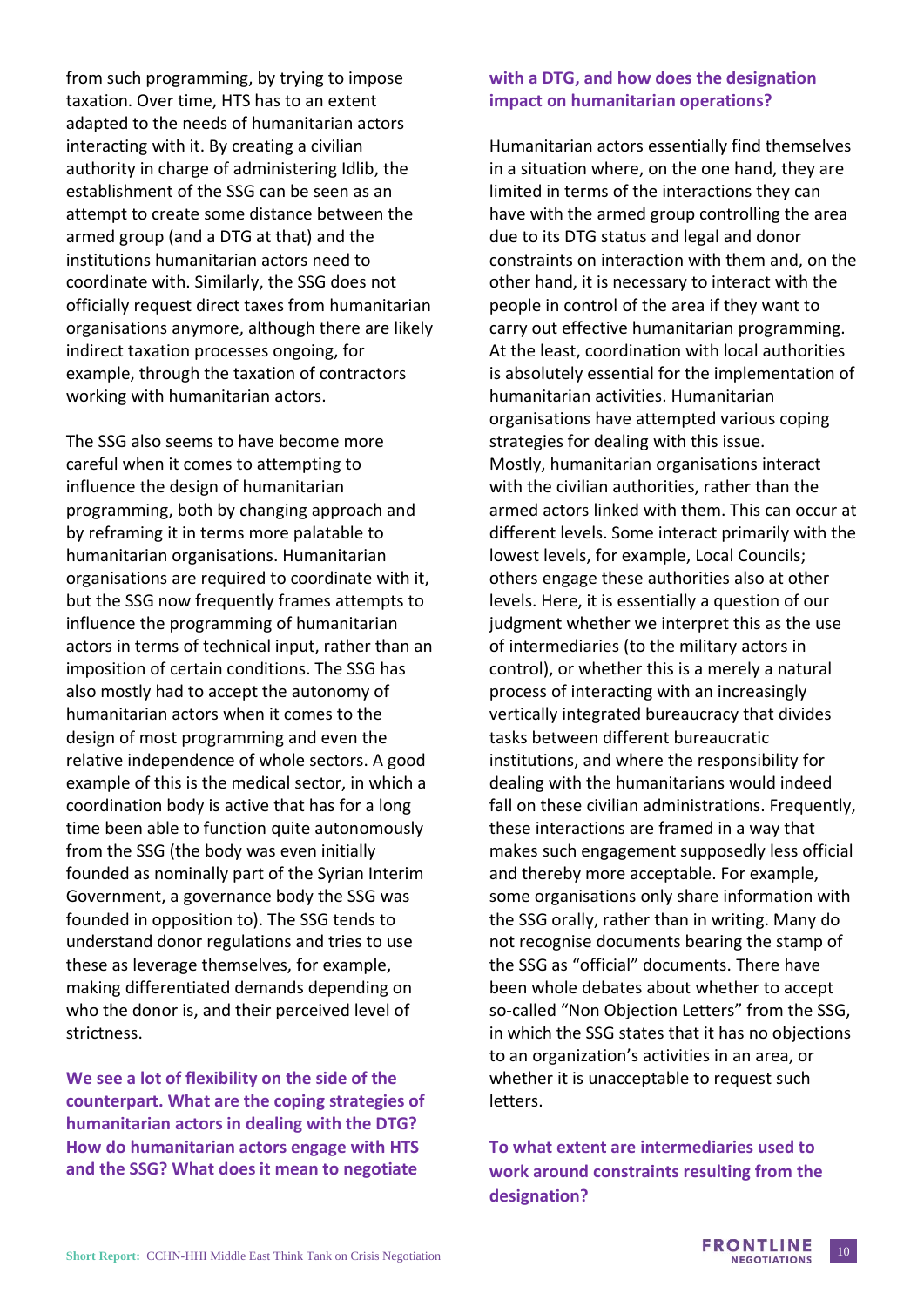Many organisations, especially INGOs, also delegate negotiation activities to other actors. This can occur through the pooling of shared access concerns through OCHA, which is able to approach the SSG at high levels, usually in Turkey, to negotiate issues of shared concern. This has the advantage that, given that it is OCHA, and that it can claim to speak in the name of numerous organisations, it potentially has greater negotiation power than individual organisations. Another tactic is to outsource access negotiations to local implementing partners who frequently have greater leeway to approach the SSG and its representatives. Sometimes this can be understood as a process of risk-sharing, at other times also of risktransferring, where the partners that programmes are being outsourced to are the ones that bear the risk of negotiating operational access. Another frequent tactic is the mobilisation of local communities or key people in these communities to speak on behalf of humanitarians, either through direct mobilisation or through awareness-raising on an organization's activities. Here, humanitarians anticipate that in case their activities should be affected this might mobilise communities. Finally, even where organisations implement their own projects, many INGOs and Syrian NGOs delegate within the organization to an extent, with a division of tasks between negotiators in the field and decision-makers in HQ who often supervise programming remotely and have the final say on the outcomes of negotiations.

### **Is it very clear for the field negotiator what the red lines are when negotiating with a DTG?**

Mostly, these red lines are linked to the core humanitarian principles, to the design of programming, for example who to include on beneficiary lists or internal institutional policies, for example hiring practices or informationsharing. While certain types of issues frequently come up, in many cases the red lines are still decided on a case-by-case basis, especially if they are not directly linked to the core humanitarian principles. This can also create certain ambiguities for the field negotiator, although most organisations try to reduce these by strengthening internal information flows. At the same time, the structuring of humanitarian operations, through remote management, the restrictions imposed by donors when it comes to interactions with a DTG and the sometimes elaborated implementation chains linking different organisations as implementing partners can create additional ambiguities. At times, donors impose very strict conditionalities that, if implemented fully, make operating in the field extremely challenging. Thus, field negotiators frequently have to navigate the tension not only between attempts by the local authorities to influence their activities and principled humanitarian action, but also the additional restrictions linked to the DTG status and imposed, among others, by donors. Again, information-sharing is often a useful tactic to address such ambiguities, but it may also reduce negotiators' space to negotiate arrangements compatible with principled humanitarian action. Of course, for field negotiators, this can also have deeply personal implications.

### **What are the (security/economic) implications for the field negotiator?**

Humanitarian activities are a key pillar of the NWS economy and working for a humanitarian organization often provides a comparatively good economic status. At the same time, given the difficulties of obtaining such a job, some field negotiators can face strong economic incentives to keep activities going, possibly even at the cost of compromising on principles. This risk may be even more acute for smaller organisations that depend on the success and continuity of individual projects. At the same time, it is also very important to remember that the field negotiators usually live in the communities on which they negotiate. Being seen as uncompromising and inflexible might therefore pose security risks for them. There have been cases in NWS where negotiators have been abducted; there have also been instances of humanitarian workers robbed or killed. Given the general security challenges in the area, it is often impossible to know whether an incident is linked to a humanitarian's professional activities or is unrelated, for example, of criminal nature. Such ambiguities can also be exploited by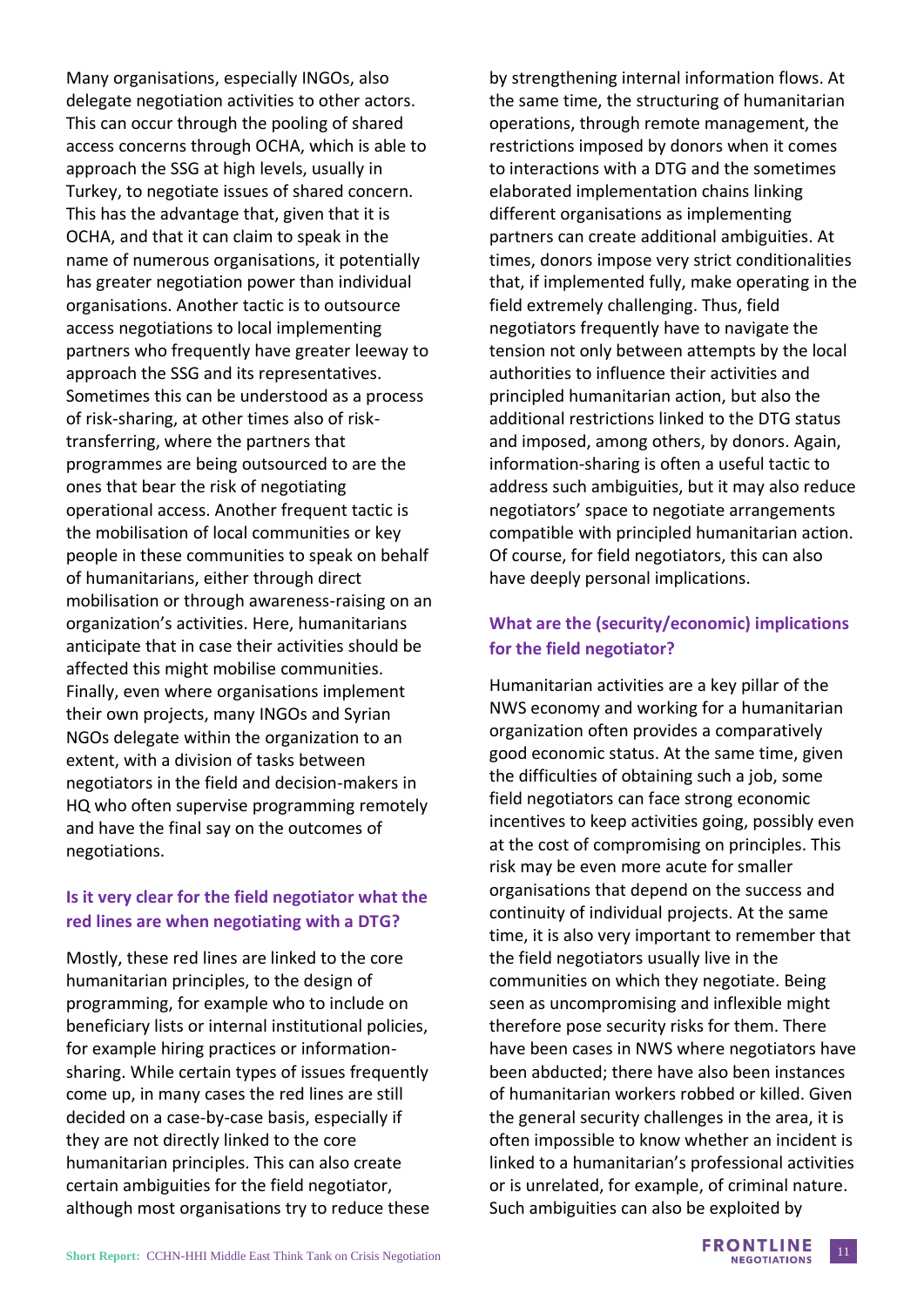counterparts, for example, as they might be able to hint at consequences without any explicit threats. Many organisations attempt to mitigate such risks, for example, by showing clearly that field negotiators are not the actual decisionmakers, by sending higher-ranking staff for crucial negotiations, or by negotiating key questions at higher levels before involving lower-ranked field negotiators. However, all of these are mitigating tactics, rather than eliminating the security risks for field negotiators.

**HTS questioned the neutrality of humanitarian actors on several instances. An example mentioned frequently was the car registrations that humanitarian actors are reluctant to do with HTS but are open to pay for in NE Syria and Kurdish territories. To what extent does the designation impact on principled humanitarian action?**

There are indeed some question marks on this. Mostly, donors have more general policies on limiting/avoiding contact and negotiations on humanitarian programming with armed actors, in order to avoid supporting conflict parties in one way or another. Thus, some of the same donors active in Idlib have similar policies when it comes to limiting interaction with armed actors in northern Aleppo. At the same time, there are indeed some question marks about the extent to which the limitations linked specifically to the designation may impact humanitarian action and whether humanitarians and donors are always consistent when it comes to interacting with DTGs, FTOs, and other NSAG actors. This emphasises some of the ambiguities that exist in the humanitarian sector anyway, for example, the different legal standing of state and non-state authorities. The designation highlights some of the questions this creates, for example whether the raising of fees by such actors is always diversion of humanitarian funding, and whether it constitutes material support to terrorism. There may also be a different willingness to accept such ambiguities on the part of donors when it comes to dealing with different actors, NWS, and northeast Syria (NES) possibly being examples of this. This has

also been noticed by the interlocutors. A comparison is sometimes made by SSG representatives with the way humanitarian organisations are operating in areas under government control, and why they are willing to tolerate a higher degree of interference in those areas than in NWS. Another similar issue were the debates that have occurred around the registration of cars in NWS and the required registration fees. This was rejected by most humanitarian organisations and they negotiated an exemption for humanitarian-owned vehicles. At the same time, there are (higher) registration fees for cars also in NES; these have not created the same types of debate. These types of issues can come up in conversations and negotiations with interlocutors and create a perception of inconsistency.

## **Conclusion**

In much of northern Aleppo, Turkey — as an external state actor — plays a key governance role supporting, and often steering, local partners. In Idlib, on the other hand, a locally dominant armed group, HTS, has been heavily involved in the setting up of a central administration. Here, Turkey, while having a key military role, is barely involved in governance matters. Turkey's involvement as a key supporter of local NSAGs in northern Aleppo increases predictability and clarifies access requirements for humanitarians, while arguably shrinking their ability to shape these regulatory requirements through negotiation. While Turkey's influence over local NSAGs and governance bodies provides humanitarians with an additional entry point to influence their counterparts, disagreements will normally still need to be solved at local level, meaning that the leverage this provides humanitarians should not be over-estimated. Ultimately, humanitarians still need cooperative relationships with their local counterparts on the ground to be able to implement programming successfully.

In Idlib, negotiating through intermediaries is frequently linked to the terror designation of HTS. Humanitarians have used various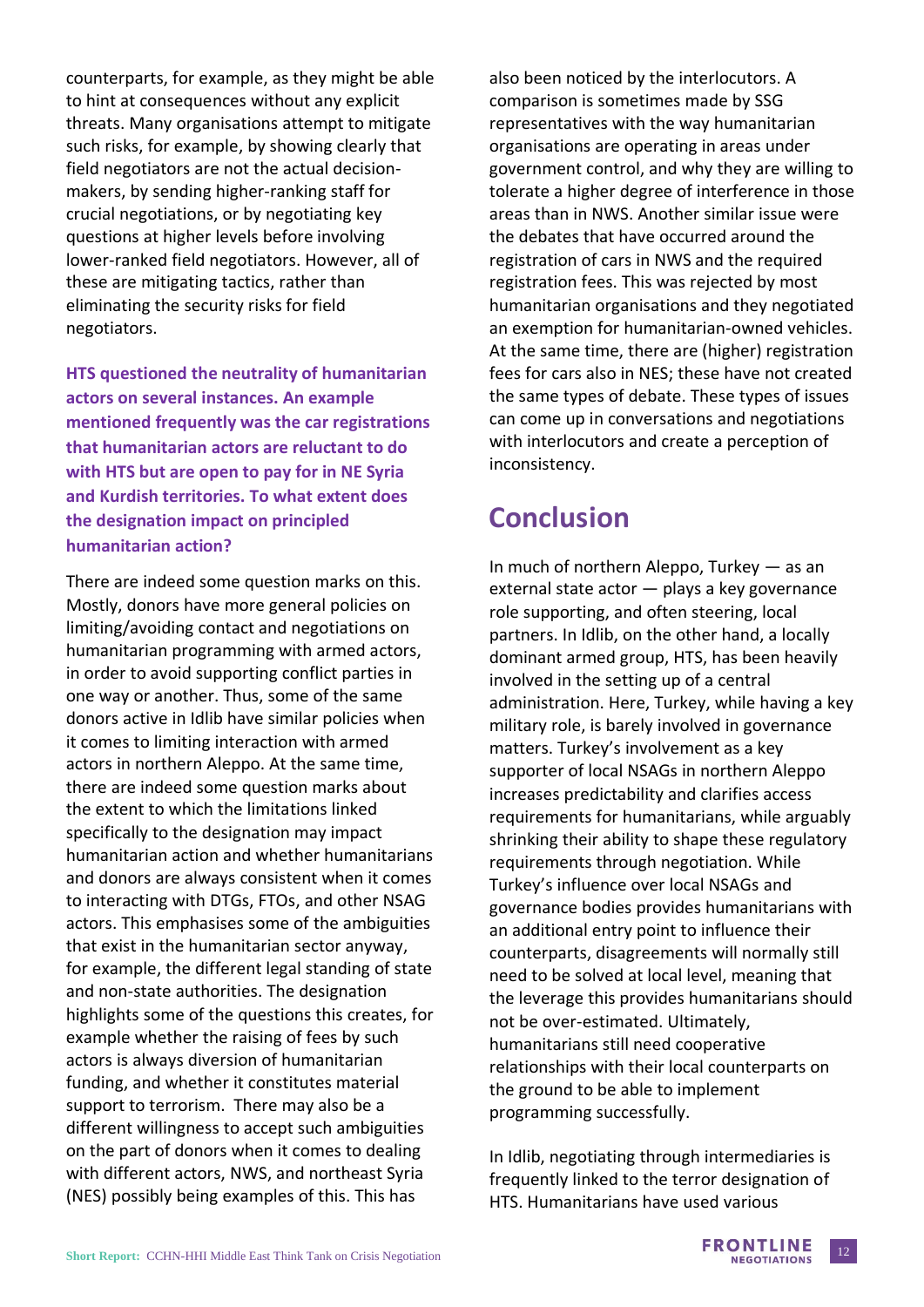instruments to allow humanitarian access and provide assistance to the area despite this designation. The designation has provided humanitarian organisations with some transactional negotiating leverage vis-à-vis their counterparts in the field (while complicating their interactions with donors), but also made the type of relationship-building that is at the core of many humanitarian negotiations far more complicated. To an extent, counterparts have attempted to accommodate humanitarians' concerns, including through the setting up of governance bodies "shielding" humanitarians from interaction with DTG counterparts. While it could be argued that other factors played a more important role in the creation of this set-up, and while it does not necessarily imply that NSAG counterparts have given up on their own agendas, the existence of these administrative bodies arguably facilitates the coordination of humanitarian action.

Beyond these local governance bodies, different forms of delegation and negotiation via intermediary within the humanitarian sector have transposed some of the principal-agent dilemmas faced by external supporters of NSAGs to implementation chains within the sector. Moreover, they arguably increase the already heavy pressure on field negotiators. Beyond the normal pressures that humanitarian access negotiations in the field bring, they have to navigate the sometimes contradictory requirements of ensuring humanitarian access while limiting interaction with DTGs, often with both their economic status and their personal security at stake.

While the situation between Idlib and northern Aleppo is ostensibly quite different, there are also some striking similarities between both areas and in how humanitarians need to negotiate access. In both areas, while humanitarians rely on interacting with Turkish government agencies and the SSG, respectively, one can question whether these are intermediaries, or rather an integral part of the respective local governance structures. Instead, when it comes to the mobilisation of "third parties" for humanitarian purposes, one needs

to point to the frequent involvement of key local community members and local communities. Humanitarians often rely on local actors with strong social influence to overcome access obstacles, emphasizing the importance of such local social factors, even in situations of external influence. Finally, and linked with this point, despite efforts in both Idlib and northern Aleppo to build up functioning centralized governance structures, local conditions continue to shape negotiation environments, leading to important differences in access within the two broader territories. Thus, an analysis at the governorate level (as is the case here) can highlight important structural elements while risking obscuring such local differences.

# **Way forward**

Based on this research carried out in the framework of the Think Tank, the CCHN is drafting a guidance document with recommendations for humanitarian practitioners operating in this region and organized a Peer Workshop and Specialized Session on this topic in September 2021.

The case of humanitarian negotiation in northwest Syria is just one example that shows the tremendous impact third parties have on these negotiations. The Think Tank will take the findings from this context to carry out comparative studies in other contexts with the objective to support field practitioners in their engagement with NSAGs and the third parties who influence them.

# **References and further reading**

DOJ Asks Court to Dismiss Whistleblower Case Acussing Carter Center of Material Support. (2018). Charity and Security Network. [https://charityandsecurity.org/news/carter\\_c](https://charityandsecurity.org/news/carter_center_sued_/) enter\_sued /

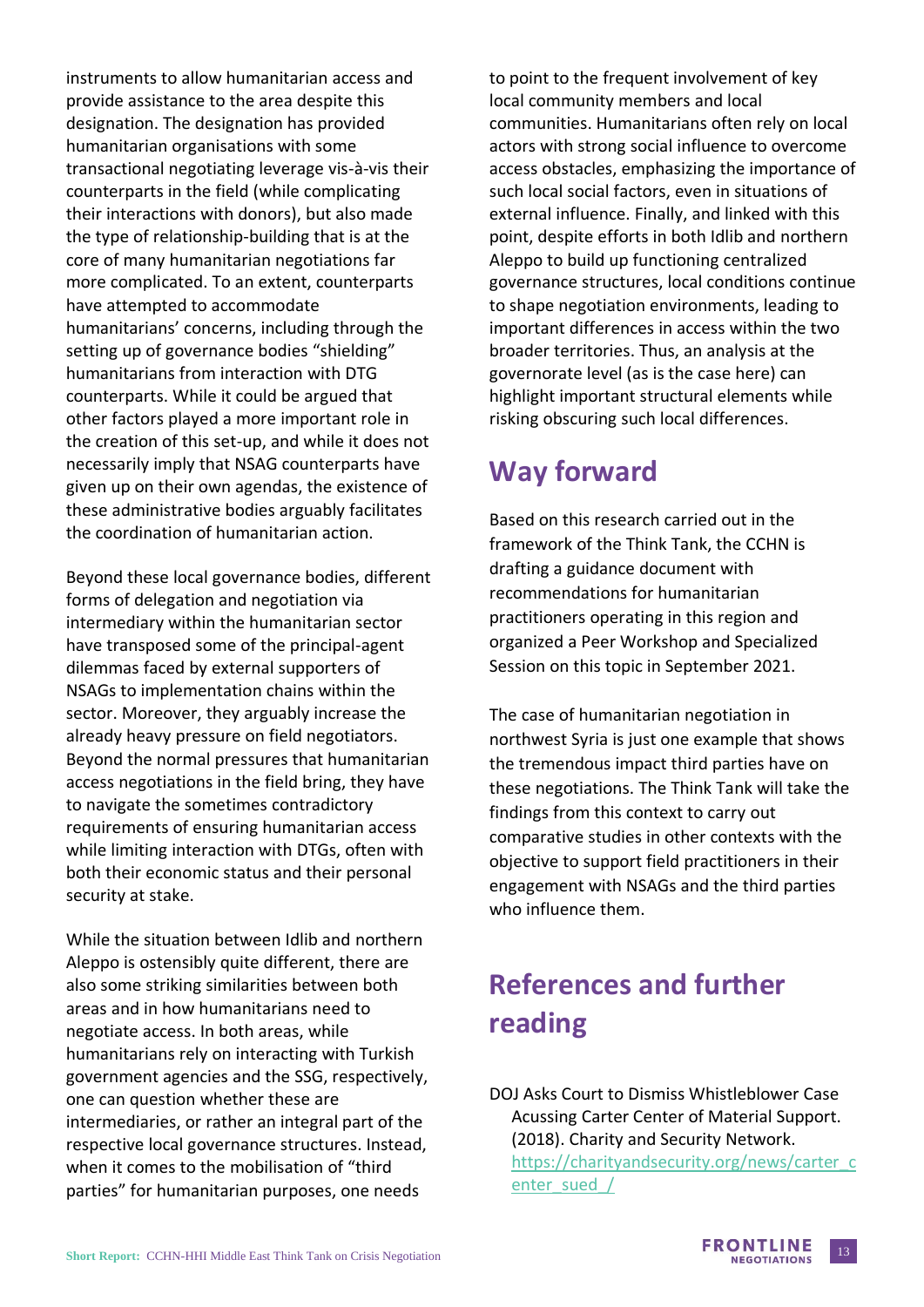Engagement with Parties to the Conflict to Deliver Humanitarian Assistance in Northern Syria. (2014). Humanitarian Response. [https://www.humanitarianrespon](https://www.humanitarianresponse.info/sites/www.humanitarianresponse.info/files/documents/files/jop_protocol_for_engagement_with_parties_conflict_eng_final.pdf) [se.info/sites/www.humanitarianresponse.inf](https://www.humanitarianresponse.info/sites/www.humanitarianresponse.info/files/documents/files/jop_protocol_for_engagement_with_parties_conflict_eng_final.pdf) [o/files/documents/files/jop\\_protocol\\_for\\_en](https://www.humanitarianresponse.info/sites/www.humanitarianresponse.info/files/documents/files/jop_protocol_for_engagement_with_parties_conflict_eng_final.pdf) gagement with parties conflict eng final.p [df](https://www.humanitarianresponse.info/sites/www.humanitarianresponse.info/files/documents/files/jop_protocol_for_engagement_with_parties_conflict_eng_final.pdf)

Holder v. Humanitarian Law Project. (2020). Charity and Security Network. [https://charityandsecurity.org/litig](https://charityandsecurity.org/litigation/hlp/) [ation/hlp/](https://charityandsecurity.org/litigation/hlp/) 

Norwegian People's Aid Settles Enforcement Case Over Democracy Building and Mine Removal Projects US Says Were Material Support. (2018) Charity and Security Network.

[https://charityandsecurity.org/news/news\\_n](https://charityandsecurity.org/news/news_npa-_us_settle_case/) pa- us settle case/

State of New York ex rel. TZAC, Inc. V. New Israel Fund. (2021). Charity and Security Network.

[https://charityandsecurity.org/litigation/stat](https://charityandsecurity.org/litigation/state-of-new-york-ex-rel-tzac-inc-v-new-israel-fund/) [e-of-new-york-ex-rel-tzac-inc-v-new-israel](https://charityandsecurity.org/litigation/state-of-new-york-ex-rel-tzac-inc-v-new-israel-fund/)[fund/](https://charityandsecurity.org/litigation/state-of-new-york-ex-rel-tzac-inc-v-new-israel-fund/)

Terrorist Designation of Ansar Allah in Yemen. (2021). US Department of State Archived Content. [https://2017-](https://2017-2021.state.gov/terrorist-designation-of-ansarallah-in-yemen/index.html) [2021.state.gov/terrorist-designation-of](https://2017-2021.state.gov/terrorist-designation-of-ansarallah-in-yemen/index.html)[ansarallah-in-yemen/index.html](https://2017-2021.state.gov/terrorist-designation-of-ansarallah-in-yemen/index.html)

TZAC Files Notice of Voluntary Dismissal in Case Against Oxfam GB. (2019). Charity and Security Network. [https://charityandsecurity.org/news/lawfare](https://charityandsecurity.org/news/lawfare-suit-against-oxfam-gb-unsealed/)[suit-against-oxfam-gb-unsealed/](https://charityandsecurity.org/news/lawfare-suit-against-oxfam-gb-unsealed/)

Abbott, K, W., Genschel, P., Snidal, D., Zangl, B., (2020). Competence–Control Theory. In: Kenneth W. Abbott, Philipp Genschel, Duncan Snidal und Bernhard Zangl (Hg.): The Governor's Dilemma: Oxford University Press, 3–36.

Abrahms, M., Matthew, W., Kennedy, R., (2018) Explaining Civilian Attacks: Terrorist

Networks, Principal-Agent Problems and Target Selection. *Perspectives on Terrorism.* 12 (1), 23-45.

ACAPS. (2021). Yemen: US Terrorist Designation of Ansar Allah: Risk Alert and Humanitarian Impact. [https://reliefweb.int/sites/reliefweb.int/files/](https://reliefweb.int/sites/reliefweb.int/files/resources/Yemen%20-%20US%20terrorist%20designation%20of%20Ansar%20Allah%20-%20Risk%20alert%20and%20humanitarian%20impact%20%2814%20January%202021%29.pdf) [resources/Yemen%20-](https://reliefweb.int/sites/reliefweb.int/files/resources/Yemen%20-%20US%20terrorist%20designation%20of%20Ansar%20Allah%20-%20Risk%20alert%20and%20humanitarian%20impact%20%2814%20January%202021%29.pdf) [%20US%20terrorist%20designation%20of%2](https://reliefweb.int/sites/reliefweb.int/files/resources/Yemen%20-%20US%20terrorist%20designation%20of%20Ansar%20Allah%20-%20Risk%20alert%20and%20humanitarian%20impact%20%2814%20January%202021%29.pdf) [0Ansar%20Allah%20-](https://reliefweb.int/sites/reliefweb.int/files/resources/Yemen%20-%20US%20terrorist%20designation%20of%20Ansar%20Allah%20-%20Risk%20alert%20and%20humanitarian%20impact%20%2814%20January%202021%29.pdf) [%20Risk%20alert%20and%20humanitarian%](https://reliefweb.int/sites/reliefweb.int/files/resources/Yemen%20-%20US%20terrorist%20designation%20of%20Ansar%20Allah%20-%20Risk%20alert%20and%20humanitarian%20impact%20%2814%20January%202021%29.pdf) [20impact%20%2814%20January%202021%2](https://reliefweb.int/sites/reliefweb.int/files/resources/Yemen%20-%20US%20terrorist%20designation%20of%20Ansar%20Allah%20-%20Risk%20alert%20and%20humanitarian%20impact%20%2814%20January%202021%29.pdf) [9.pdf](https://reliefweb.int/sites/reliefweb.int/files/resources/Yemen%20-%20US%20terrorist%20designation%20of%20Ansar%20Allah%20-%20Risk%20alert%20and%20humanitarian%20impact%20%2814%20January%202021%29.pdf)

Ahram, A I. (2011). Proxy warriors. The rise and fall of state-sponsored militias. Stanford University Press. <https://doi.org/10.1515/9780804777407>

Moghadam, A,. Wyss, M. (2020). The Political Power of Proxies: Why Nonstate Actors Use Local Surrogates. *International Security* 44 (4), 119–157. DOI: [https://doi.org/10.1162/isec\\_a\\_00377](https://doi.org/10.1162/isec_a_00377)

Barter, S.J. (2013). State Proxy or Security Dilemma? Understanding Anti-Rebel Militias in Civil War. *Asian Security* 9 (2), 75–92.

Bale, J. M. (2012). Terrorists as State "Proxies": Separating Fact from Fiction. In: Michael A. Innes (Hg.): Making Sense of Proxy Wars. States, Surrogates & the Use of Force. Dulles: Potomac Books Inc, 1-30

Belliveau, J. (2015). Red Lines and al-Shabaab: Negotiating Humanitarian Access in Somalia. Norwegian Peacebuilding Resource Centre. [https://www.clingendael.org/sites/default/fil](https://www.clingendael.org/sites/default/files/pdfs/Belliveu_NOREF_Clingendael_Negotiating%20with%20Al%20Shabaab_Mar%202015.pdf) [es/pdfs/Belliveu\\_NOREF\\_Clingendael\\_Negoti](https://www.clingendael.org/sites/default/files/pdfs/Belliveu_NOREF_Clingendael_Negotiating%20with%20Al%20Shabaab_Mar%202015.pdf) [ating%20with%20Al%20Shabaab\\_Mar%2020](https://www.clingendael.org/sites/default/files/pdfs/Belliveu_NOREF_Clingendael_Negotiating%20with%20Al%20Shabaab_Mar%202015.pdf) [15.pdf](https://www.clingendael.org/sites/default/files/pdfs/Belliveu_NOREF_Clingendael_Negotiating%20with%20Al%20Shabaab_Mar%202015.pdf)

Clements, A. J. Frontline Negotiations in Yemen: Dilemmas and Challenges. (2019). *CCHN Connect*. (Only accessible to CCHN Community Members through CCHN Connect)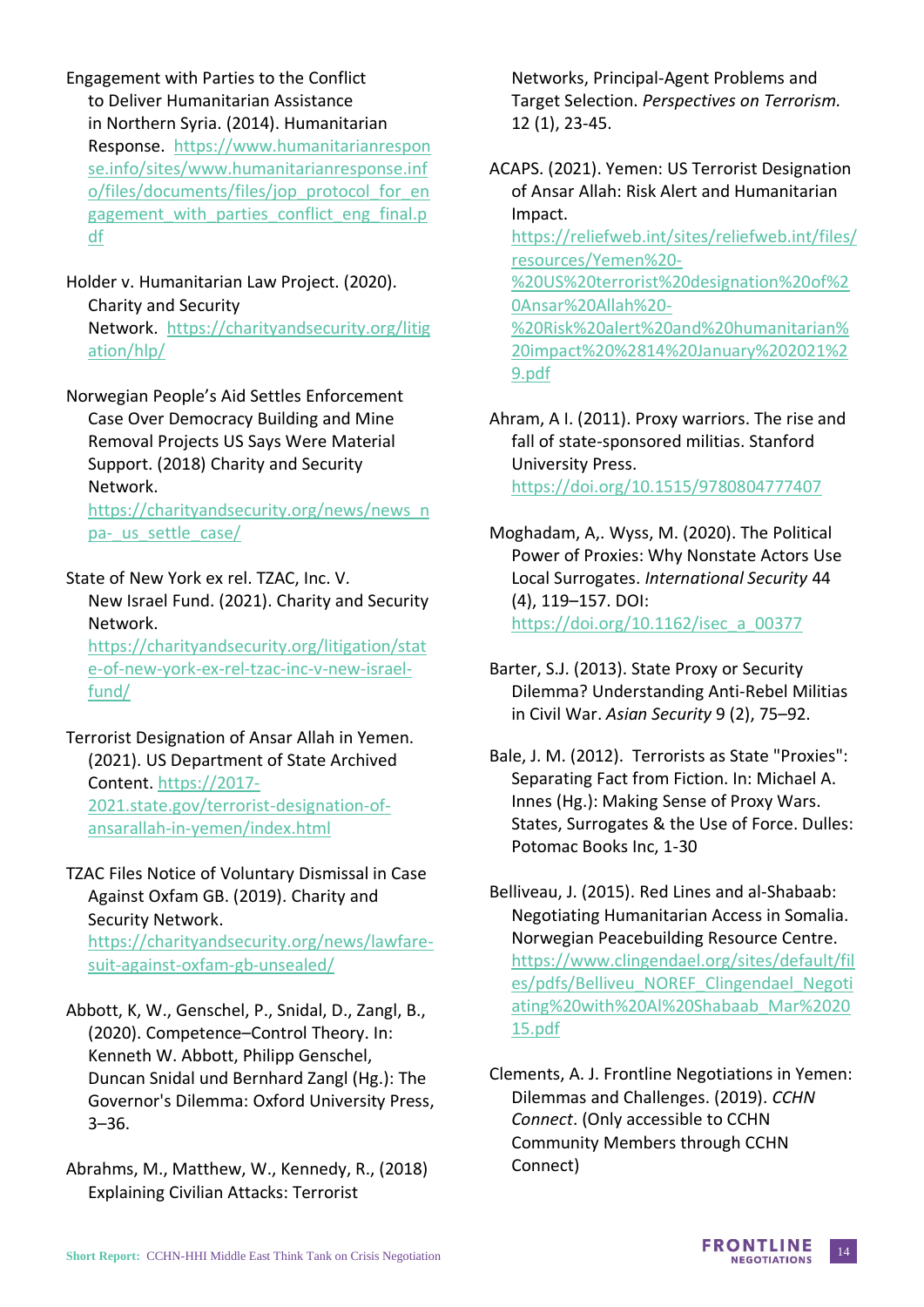Clements, A. J. Getting Armed Groups to the Negotiation Table. (2020). CMI. https://www.cmi.no/publications/7425 getting-armed-groups-to-the-negotiatingtable

Cunningham, D. E., Gleditsch,K., Salehyan, I. (2013). Non-state actors in civil wars: A new dataset. *Conflict Management and Peace Science* 30 (5), 516–531.

Debarre, A. (2019a). Safeguarding Humanitarian Action in Sanctions Regimes. *IPI Issue Brief,*  June 2019. https://www.ipinst.org/2019/06/safeguardin g-humanitarian-action-in-sanctions-regimes

Debarre, A. (2019b). Countering Terrorism and Violent Extremism: The Risks for Humanitarian Action. *Extremisms in Africa Vol. 2. Bryanston, SA: Tracey McDonald.* https://www.ipinst.org/wpcontent/uploads/2019/07/Extremism\_Risks\_- Humanitarian\_-Action.pdf

Drevon, J. Haenni, P. (2021). How global Jihad relocalises and where it leads: the case of HTS, the former AQ franchise in Syria. EUI Working RSC Working Paper. https://cadmus.eui.eu/handle/1814/69795

El Taraboulsi-McCarthy, S. & Cimatti, C. (2018). Counter-Terrorism, De-Risking and the Humanitarian Response in Yemen: a Call for Action. HPG.

https://cdn.odi.org/media/documents/12047 .pdf

- *Executive Order on Terrorism Financing 2001* (US) https://georgewbushwhitehouse.archives.gov/news/releases/200 1/09/print/20010924-1.html
- Felbab-Brown, V. (2016). Hurray for militias? Not so fast: Lessons from the Afghan Local Police experience. *Small Wars & Insurgencies,*  27 (2), 258–281.

https://doi.org/10.1080/09592318.2015.112 9169

- Gillard, E-C. (2017). Recommendations for Reducing Tensions in the Interplay Between Sanctions, Counterterrorism Measures and Humanitarian Action. Chatham House. https://www.chathamhouse.org/sites/defaul t/files/publications/research/CHHJ5596\_NSA G\_iv\_research\_paper\_1708\_WEB.pdf
- Hughes, G. A. (2014). Syria and the perils of proxy warfare. *Small Wars & Insurgencies* 25 (3), 522–538.

Inter-Agency Standing Committee. (2016). Donor Conditions and Their Implications for Humanitarian Response. https://interagencystandingcommittee.org/s ystem/files/20160416\_donor\_conditions\_stu dy\_final\_0.pdf

- Jackson, A. & Aynte, A. (2013). Talking to the Other Side: Humanitarian Negotiations with al-Shabaab in Somalia. HPG Working Paper. https://cdn.odi.org/media/documents/8744. pdf
- Jensen, M. C., Meckling, W.H. (1976). Theory of the firm: Managerial behavior, agency costs and ownership structure. *Journal of Financial Economics* 3 (4), 305–360. DOI: 10.1016/0304-405X(76)90026-X

Khalifa, D & Bonsey, N. (2021). In Syria's Idlib, Washington's Chance to Reimagine Counterterrorism. Crisis Group International. https://www.crisisgroup.org/middle-eastnorth-africa/easternmediterranean/syria/syrias-idlibwashingtons-chance-reimagine-counterterrorism

Kurtzer, J. D. (2019). Denial, Delay, Diversion: Tackling Access Challenges in an Evolving Humanitarian Landscape. Center for Strategic and International Studies. https://www.csis.org/analysis/denial-delaydiversion-tackling-access-challengesevolving-humanitarian-landscape

Leenders, R., Giustozzi, A. (2020). Foreign sponsorship of pro-government militias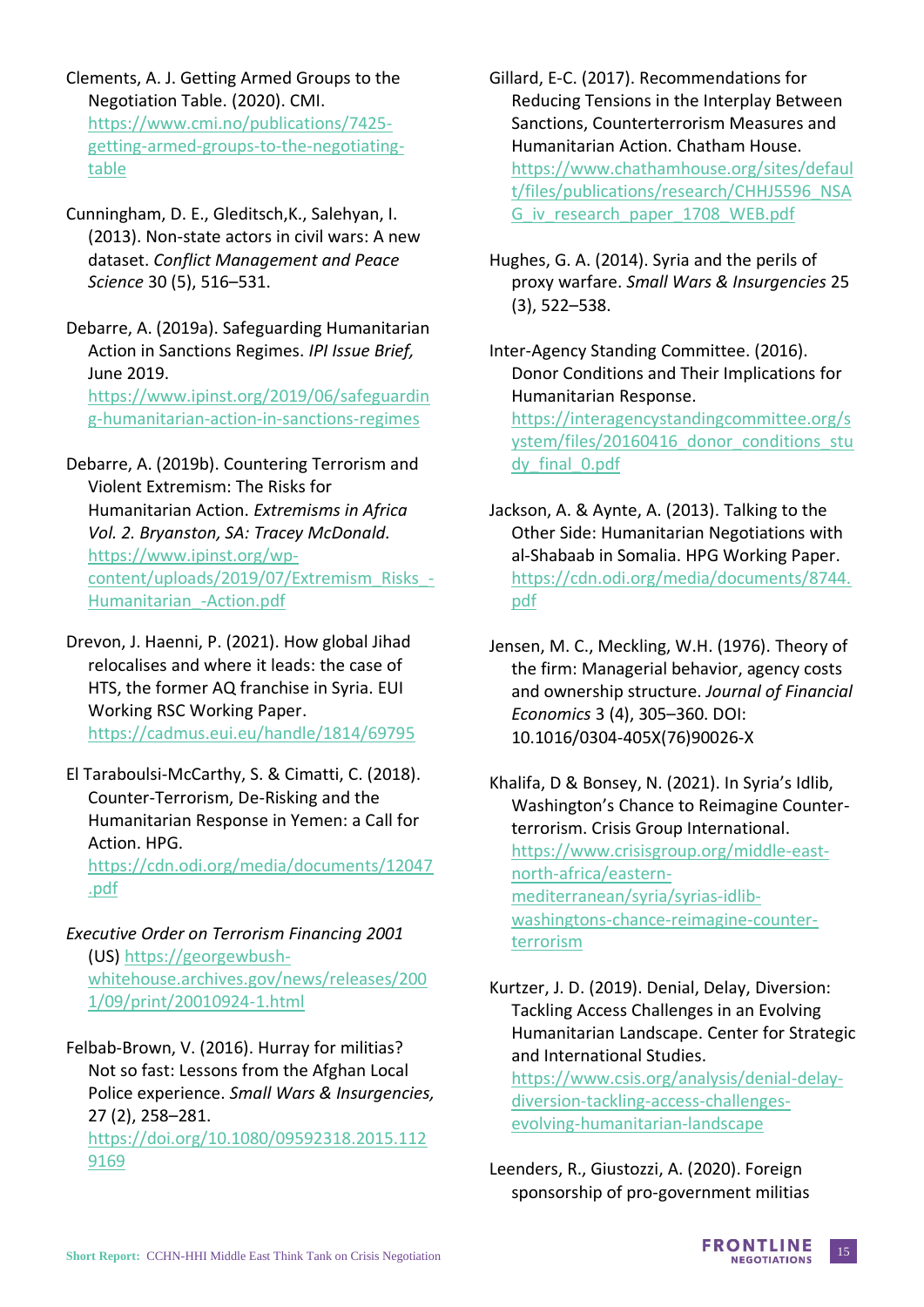fighting Syria's insurgency: Whither proxy wars? *Mediterranean Politics*. 1–30. DOI: 10.1080/13629395.2020.1839235.

Lidow, N. H. (2016). Violent Order. Understanding Rebel Governance through Liberia's Civil War. Cambridge University Press.

Mackintosh, K. & Duplat, P. (2013). Study of the Impact of Donor Counter-Terrorism Measures on Principled Humanitarian Action. OCHA, NRC. https://www.nrc.no/globalassets/pdf/reports /study-of-the-impact-of-donorcounterterrorism-measures-on-principledhumanitarian-action.pdf

Marshall, A. (2016). From civil war to proxy war: past history and current dilemmas. *Small Wars & Insurgencies* 27 (2), 183–195.

Modirzadeh, N.K. Lewis, D. A. & Bruderlein, C. (2011). Humanitarian Engagement under Counter-terrorism: a Conflict of Norms and the Emerging Policy Landscape. *International Review of the Red Cross*.

https://www.icrc.org/es/doc/assets/files/revi ew/2011/irrc-883-modirzadeh-lewisbruderlein.pdf

Mumford, Andrew (2013): Proxy warfare. Cambridge: Polity Press.

https://doi.org/10.1080/03071847.2013.78 7733

Norwegian Refugee Council. (2018). Principles Under Pressure: The Impact of Counterterrorism Measures and Preventing/Countering Violent Extremism on Principled Humanitarian Action. https://www.nrc.no/globalassets/pdf/reports /principles-under-pressure/nrcprinciples under pressure-report-2018screen.pdf

Oborne, P. Westad, J-P. (2020). EXCLUSIVE: HSBC to block donations to Palestinian aid charity Interpal. *Middle East* 

*Eye.* https://www.middleeasteye.net/news/e xclusive-hsbc-block-donations-palestinianaid-charity-interpal

Pattison, J. (2015). The Ethics of Arming Rebels. *Ethics & International Affairs, 29*(4), 455-471. https://doi.org/10.1017/S089267941500043 X

Popovic, M. (2017): Fragile Proxies: Explaining Rebel Defection Against Their State Sponsors. *Terrorism and Political Violence*, 29(5), 922- 942. https://doi.org/10.1080/09546553.2015.109

2437

Popovic, M. (2018). Inter-Rebel Alliances in the Shadow of Foreign Sponsors. *International Interactions,* 44 (4), 749–776. https://doi.org/10.1080/03050629.2017.141 4812

Protocol on Engagement with Parties to the Conflict to Deliver Humanitarian Assistance in Northern Syria (2014).

https://www.humanitarianresponse.info/site s/www.humanitarianresponse.info/files/doc uments/files/jop\_protocol\_for\_engagement with\_parties\_conflict\_eng\_final.pdf

Roepstorff, K. Faltas, C. & Hövelmann, S. (2020). Counterterrorism Measures and Sanction Regimes: Shrinking Space for Humanitarian Aid Organisations. *Centre for Humanitarian Action*. https://www.chaberlin.org/wpcontent/uploads/2020/02/2020-02 counterterrorism-en-online.pdf

Ross, S. A. (1973). The Economic Theory of Agency: The Principal's Problem. *The American Economic Review,* 63 (2), 134–139. https://www.jstor.org/stable/1817064

Salehyan, I., Siroky, D., & Wood, R. M. (2014). External Rebel Sponsorship and Civilian Abuse: A Principal-Agent Analysis of Wartime Atrocities. *International Organization* 68 (3), 633–661.

https://doi.org/10.1017/S002081831400006 X